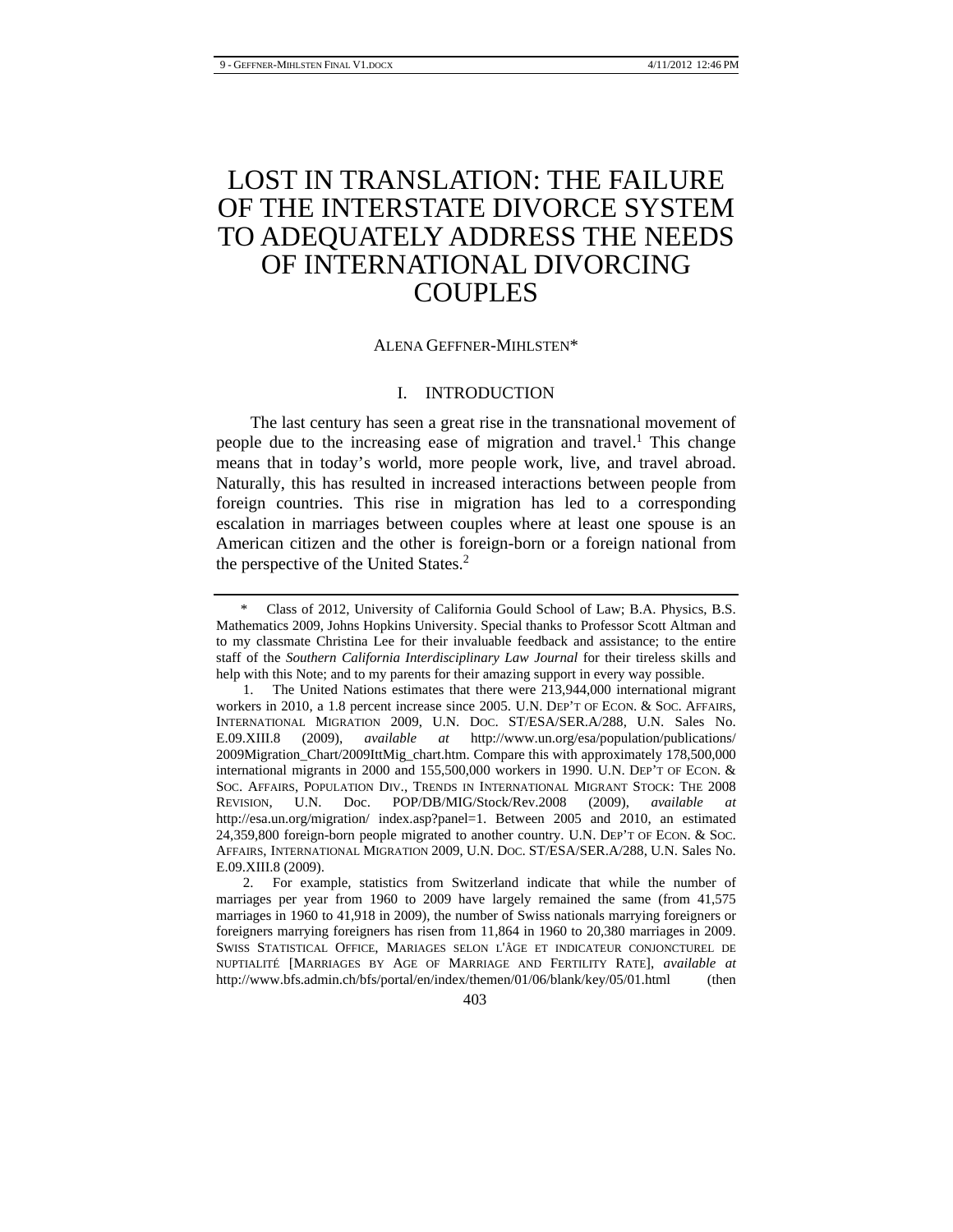Marriage is difficult for any couple: there are unexpected issues that arise in relation to children, jobs, and finances. But for a couple with strong international ties, distance as well as cultural differences may be particularly burdensome on the marriage and on the issue of domicile. Not surprisingly, the increase in transnational marriage has been accompanied by a corresponding rise in transnational divorce.<sup>3</sup>

Divorce raises a number of thorny legal issues even in relatively simple cases. For couples with significant assets the potential for prolonged litigation and legal confusion is often multiplied. For many divorces, the overarching issue is how to determine the ownership and distribution of assets.<sup>4</sup> This issue means that where the couple chooses to live will have large repercussions for both parties upon divorce. In most cases, the domicile of the couple will largely determine how the marital estate will be divided, and which assets comprise the marital estate.<sup>5</sup> For couples with interstate ties, the division of assets can then differ from state to state. Internationally, this difference in how the couple's assets are divided increases. While different countries can have varied overall policies, they, like the United States, have states or religious divorce regulations within their country that may also have diverging principles.<sup>6</sup> This leads to even more mixed results.

follow hyperlink to download spreadsheet). In Korea, the number of international marriages rose from 11,605 in 2000 to 36,204 in 2008. Kwan Li Ja (관리자), *Marriage Statistics in 2008*, STATISTICS KOREA (Mar. 31 2009), http://kostat.go.kr/portal/english/news/1/8/ index.board?bmode=read&aSeq=66265. The United States does not publish statistics on international marriages as a whole within the country, but the Department of Homeland Security does publish the statistics for people obtaining permanent resident status as spouses to U.S. citizens. In 2000, there were 196,405 people who obtained a green card this way; this number increased to 317,129 people in 2009. U.S. DEP'T OF HOMELAND SEC., 2009 YEARBOOK OF IMMIGRATION STATISTICS 18 (2010), *available at* http://www.dhs.gov/ xlibrary/assets/statistics/yearbook/2009/ois\_yb\_2009.pdf.

 <sup>3.</sup> *See* Edward Lucas, *Money in Misery*, ECONOMIST, Feb. 7, 2009, at 26, *available at*  http://www.economist.com/node/13057235?story\_id=13057235 (discussing the increase in international divorce and the legal ramifications for international couples).

 <sup>4.</sup> *See, e.g.*, DANIEL F. THOMAS, MARYLAND INSTITUTE FOR CONTINUING PROFESSIONAL EDUCATION OF LAWYERS, MARYLAND DIVORCE & SEPARATION LAW §§ 3.I-3.V.

 <sup>5.</sup> *See, e.g.*, Marsha Garrison, *What's Fair in Divorce Property Distribution: Cross-National Perspectives from Survey Evidence*, 72 LA. L. REV. 57, 58 (2011).

 <sup>6.</sup> For an example of diverging religious laws, see India's five divorce laws: the Hindu Marriage Act of 1955, the Dissolution of Muslim Marriages Act of 1939, the Indian Divorce Act of 1869, the Parsi Marriage and Divorce Act of 1936, and the Special Marriage Act of 1954 (for inter-religious marriages).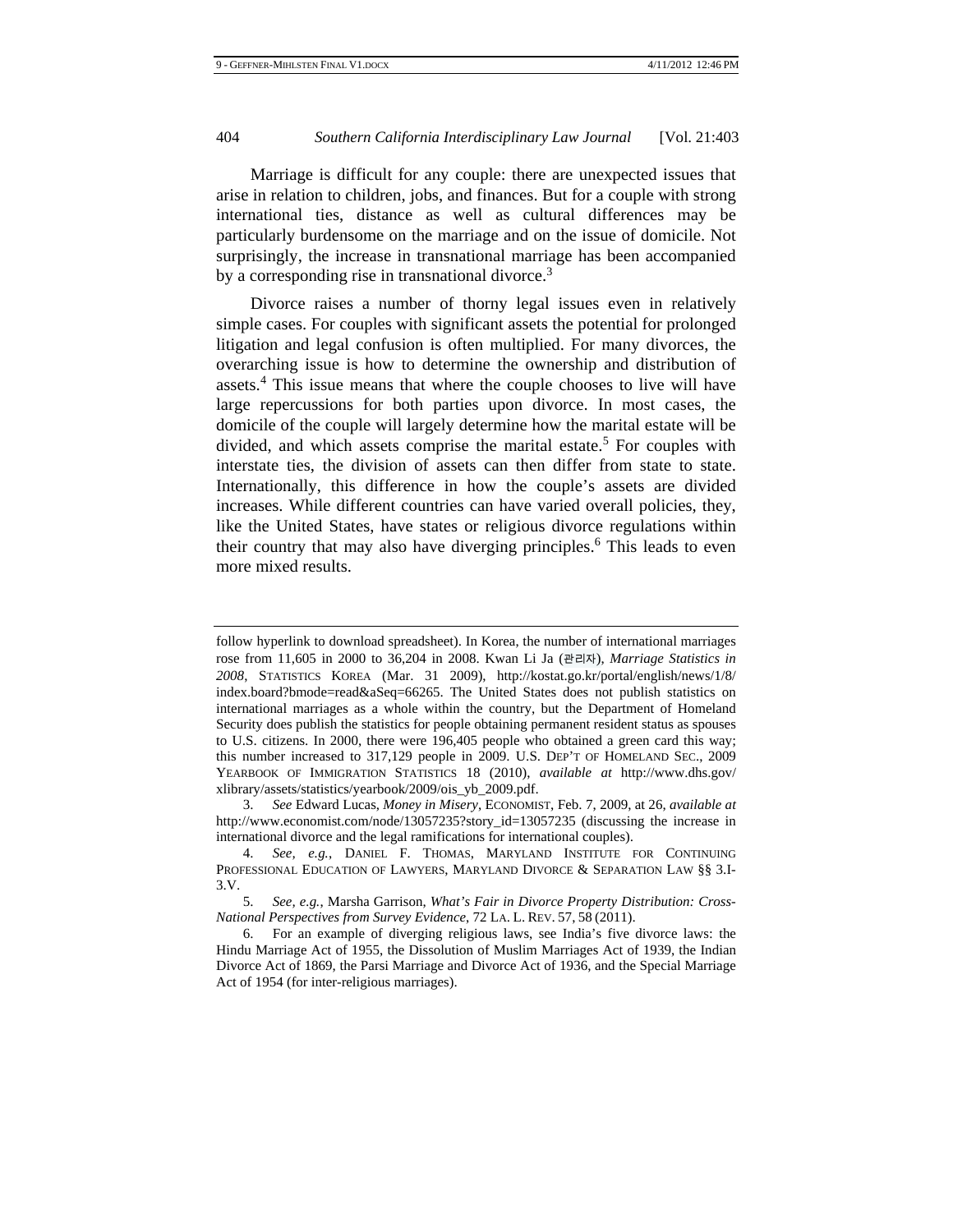For couples divorcing within the United States, litigating or mediating these issues within the country is a burden in and of itself. There are large expenses in hiring attorneys<sup>7</sup> and there is uncertainty by the lawyers themselves in the correct interpretation of the law. Add in other concerns such as the conflicts of law between states or concurrent suits in different states and suddenly a simple divorce looks much more complicated.<sup>8</sup> An international component makes the situation even more complex because a court must take into account its lack of power and jurisdiction over the international property or the actions of noncooperative spouses.

Additionally, the country containing a part of the marital assets may have diverging policies with respect to the division of assets. For example, a couple may initially be citizens of different countries, marry in a third country, move to a fourth country, and ultimately own property elsewhere. With all of these international connections, the parties may wonder how to maximize their interest in the assets across these foreign countries. Furthermore, the different rules that countries apply often favor one party over another, so individuals will have incentives to forum shop when they have significant ties to more than one country.<sup>9</sup> The desire to control the proceedings, especially as to location, becomes a larger issue when parties must litigate in different countries. This also increases the likelihood of a race to the courthouse, with both spouses trying to gain an advantage in the divorce proceeding by filing their action first. $10$ 

To illustrate these issues, take an imaginary couple, Harry and Wynona Smith. Harry is a British citizen who worked abroad in France where he met Wynona, an American citizen. They married in France and bought a house there soon afterward. Harry transferred to the United States where he and Wynonna began splitting their time between New York and France. The couple grew apart with the distance and now the parties are seeking a divorce. Harry and Wynona will individually look at a variety of issues based on which country will divide the assets most favorably to each party. On top of that, each party will likely have procedural issues to examine such as determining the appropriate forum to file for divorce, or which courts have jurisdiction or the ability to divide up their property.

 <sup>7.</sup> A study by the Boston Law Collaborative reported that in the United States, litigated divorce costs averaged \$77,746 and cases resolved before trial had an average cost of \$26,830. Karin Price Mueller, *Pain-Free Divorce Is Possible*, N.J. Star-Ledger, Jan. 18, 2012, http://www.nj.com/inside-jersey/index.ssf/business/pain- free\_divorce\_is\_possible.html.

 <sup>8.</sup> *See infra* Part II.

 <sup>9.</sup> *See infra* Part III.

 <sup>10.</sup> *See infra* Parts II–III.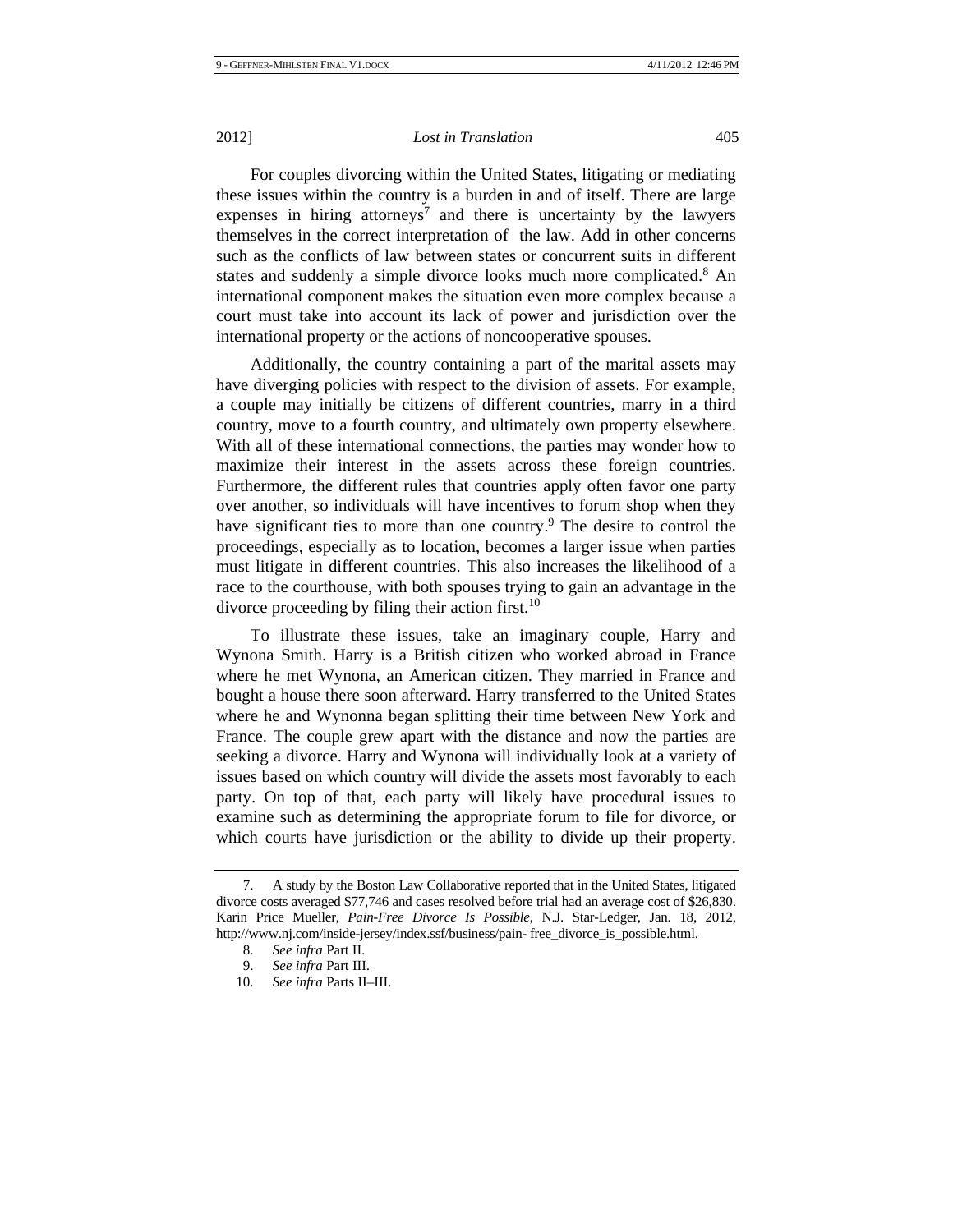Finally, each party will also need to determine how courts will ensure the enforcement of these divisions or decrees.

A variation of this hypothetical is where the couple has ties to a country with a very different legal system for marriages and divorce, such as India or China. While the French and the American matrimonial systems are different, the differences as applied to property are likely to be much more pronounced when looking beyond Western countries. Many countries recognize religious divorce proceedings such as the "get" in Judaism<sup>11</sup> or the "talaq" in Islam.12 Moreover, these differences also affect when and how property is characterized during the course of a marriage.<sup>13</sup>

As the above examples illustrate, the increase in international migration and divorce combined with the interstate differences with respect to divorce creates issues for practicing attorneys in the United States that lack legal precedent and guidance. By looking at how states characterize marital property and handle concurrent proceedings, this Note will show that the interstate divorce system does not adequately prepare courts to deal with international divorces. Part II will examine the interstate divorce system as a whole by looking at the marital property regimes in the United States, their interpretation in interstate divorce proceedings, and how courts deal with concurrent interstate divorce suits. Part III will compare this interstate system with the results from international divorce cases to show that the interstate basis yields inconsistent and unfair results for the characterization of marital property and for the method of dealing with concurrent international divorce proceedings.

The interstate divorce system is meant to form a basis for the U.S. courts approach to international divorces. However, the structure of the interstate divorce system creates an even larger "race to the courthouse" problem for international parties seeking to divide the international marital estate more favorably for themselves. It does not equip states to take a

 <sup>11.</sup> A "get," or rabbinical divorce, is a document that is given after the husband appears before a rabbinical court to seek a divorce which he then presents to his wife. Andrea G. Nadel, Annotation, *Enforceability of Agreement Requiring Spouse's Co-Operation in Obtaining Religious Bill of Divorce*, 29 A.L.R.4th 746, 1 (1984). The wife must accept the "get" before the divorce is finalized. *Id.*

 <sup>12.</sup> A "talaq" is where the husband divorces the wife by saying the word "talaq" three times. Alan Reed, *Transnational Non-Judicial Divorces: A Comparative Analysis of Recognition Under English and U.S. Jurisprudence*, 18 LOY. L.A. INT'L & COMP. L. REV. 311, 317 (1996). This differs from the American divorce system where one party may not unilaterally divide the property, although one party can seek a default divorce.

 <sup>13.</sup> Nadel, *supra* note 11; Reed, *supra* note 12.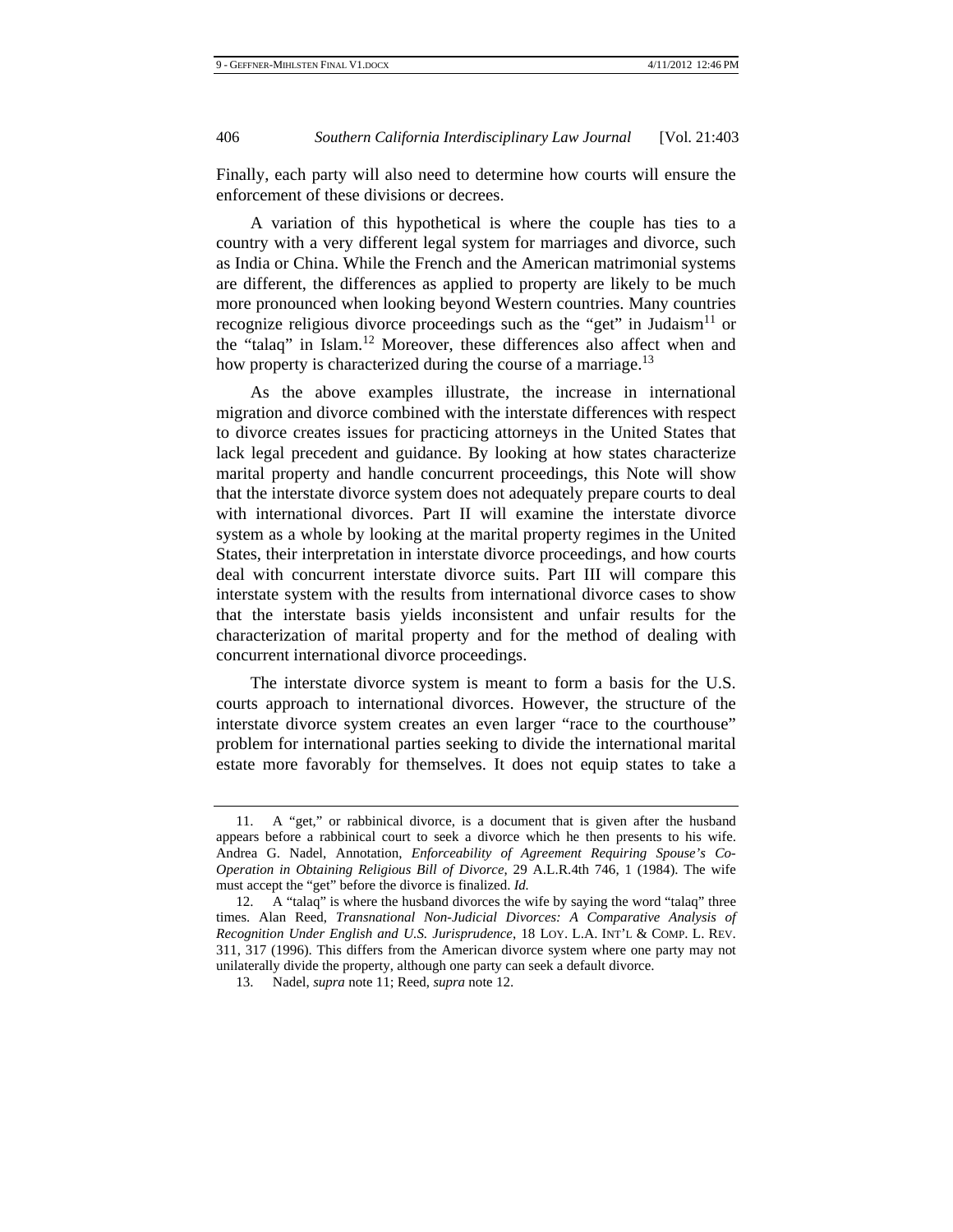more centrist approach when the characterization and distribution of the marital estate raises conflict of laws issues. Further, states must take due process concerns into account rather than relying on the Constitution's Full Faith and Credit Clause<sup>14</sup> to act as an authority when analyzing foreign divorce decrees. This approach leads to inconsistent results.

## II. THE INTERSTATE DIVORCE SYSTEM FOR THE CHARACTERIZATION AND DISTRIBUTION OF THE MARITAL ESTATE

## A. INTRODUCTION TO THE CHARACTERIZATION OF MARITAL PROPERTY

The two marital property systems in the United States and the statecentric application of these systems means that United States courts are forced to conduct a conflict of laws analysis to determine which states' laws apply to the couple's marital property. For marital property, the fundamental split in the United States is derived from the difference in how states characterize property. This section briefly introduces and explains the different property regimes and results within the United States.

Within the United States there are two main property regimes for married couples: community property and common law.<sup>15</sup> Under both regimes, all property, with the exceptions of gifts, bequests, and devises, acquired after marriage is considered to be part of the marital assets. A spouse's interest in that marital asset is determined according to whether it is considered community property, or subject to equitable distribution.<sup>16</sup> In a community property state, a spouse acquires a half interest in any asset that is acquired after the marriage, regardless of title, unless the asset was acquired by gift, bequest, or devise.<sup>17</sup> In contrast, in a common law state, while title may be relevant for property acquired during the course of the marriage, a court primarily takes the principles of equity into consideration.18 It may control who has management and ownership rights during the marriage.<sup>19</sup> At the end of the marriage, the property is divided

19. *See generally* Lee R. Russ, Annotation, *Divorce: Equitable Distribution Doctrine*,

 <sup>14.</sup> U.S. CONST. art. IV, § 1.

 <sup>15.</sup> *See* PRINCIPLES OF THE LAW OF FAMILY DISSOLUTION § 4.03 cmt. a (2002) (discussing the split between equal-division states and equitable-division states).

 <sup>16.</sup> *Id.*

 <sup>17. 15</sup>A AM. JUR. 2D *Community Property* § 65 (2011). *See also, e.g.*, HARRY D. MILLER & MARVIN B. STARR, MILLER AND STARR CALIFORNIA REAL ESTATE § 12:40 (3d ed. 2006).

 <sup>18. 24</sup> AM. JUR. 2D *Divorce and Separation* § 467 (2012).

<sup>41</sup> A.L.R.4th 481 (1985) (discussing the application of the equitable distribution doctrine by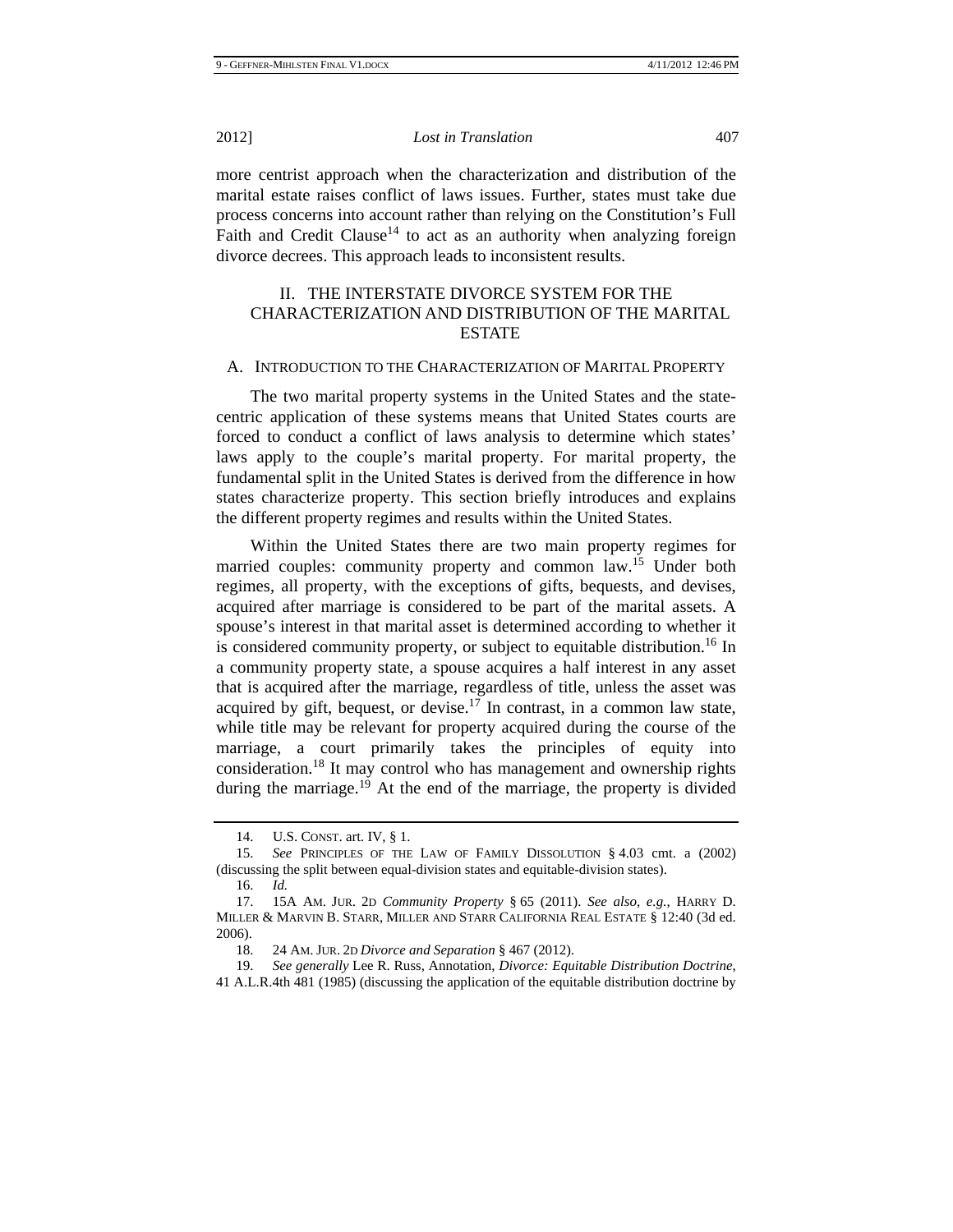equitably by the court issuing the divorce. The trend amongst common law states is towards a fifty-fifty split, such as how community property states divide the property.20

The Full Faith and Credit Clause provides that while a sister state court does not have the power to directly adjudicate property in another state, it does have the power to determine parties' interest relating to that property which can then be enforced in another state.<sup>21</sup> Once a state court issues a final judgment, another state can give the decree legal effect when the plaintiff institutes a new suit for the domestication and enforcement of the decree in that state.<sup>22</sup> The need for domestication stems from the fact that a state court does not have power to affect property or people beyond its jurisdiction, which is limited to state boundaries.<sup>23</sup> Courts have power over property in their own state, known as in rem jurisdiction.<sup>24</sup> For parties, once a court has in personam, or personal jurisdiction, over a party, such as through service on that party or through a minimum contacts test,  $2^5$  the court has the power to issue a judicial decree as to that person, not just their property in-state, which can then be enforced in another state. If a court fails to have personal jurisdiction over one of the parties, but still issues a decree affecting property in another state, then the other state will not recognize the decree because it fails to meet the requirements of the due process clause.<sup>26</sup>

various federal and state courts in the United States, many of which take title of property into consideration).

 <sup>20. 24</sup> AM. JUR. 2D *Divorce and Separation* § 531 (2011).

 <sup>21.</sup> U.S. CONST. art. IV, § 1 ("Full faith and credit shall be given in each State to the public Acts, Records, and judicial Proceedings of every other State. And the Congress may by general Laws prescribe the Manner in which such Acts, Records, and Proceedings shall be proved, and the Effect thereof."). *See, e.g.*, Walker v. Walker, 566 So.2d 1350, 1352 (Fla. Dist. Ct. App. 1990) (granting a Louisiana divorce decree full faith and credit as to property rights even if the Florida courts would have divided the property, which it also had jurisdiction over, differently).

 <sup>22. 30</sup> AM. JUR. 2D *Executions and Enforcement of Judgments* § 666 (2011). *See also, e.g.*, Economou v. Economou, 395 S.E.2d 830, 832 (Ga. Ct. App. 1990) (upholding the domestication of a California divorce decree by the trial court who also complied with the California decree which specified that the wife had an equal interest in the couple's Georgia property).

 <sup>23. 30</sup> AM. JUR. 2D *Executions and Enforcement of Judgments* § 666 (2011).

 <sup>24.</sup> *See* 24 AM. JUR. 2D *Divorce and Separation* § 553 (2011).

 <sup>25.</sup> *See* 24 AM. JUR. 2D *Divorce and Separation* § 170 (2011).

 <sup>26. 30</sup> AM. JUR. 2D *Executions and Enforcement of Judgments* § 676 (2011).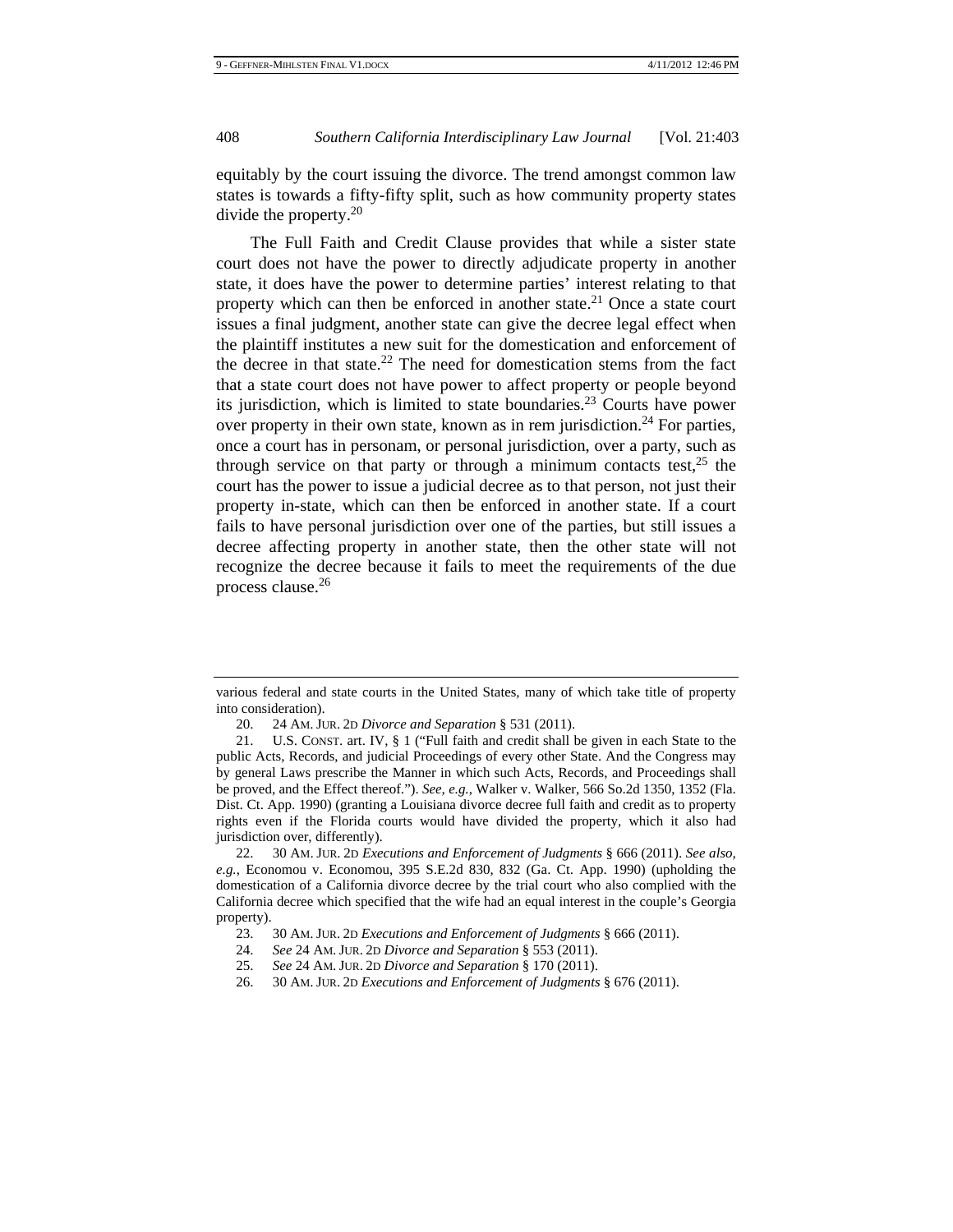When it comes to divorce, a court may have jurisdiction to terminate a marriage but not to divide and distribute the marital assets.<sup>27</sup> Here, a court has subject matter jurisdiction to dissolve the marriage when one spouse meets the statutory divorce requirements.<sup>28</sup> Once the court has subject matter jurisdiction, the court can then grant a divorce.<sup>29</sup> However, if the state does not have in rem jurisdiction over the property or in personam jurisdiction over both of the parties, then the court has no power to effect a division of the assets.<sup>30</sup> On the other hand, if a court does have in rem jurisdiction, then the court can directly change the title.<sup>31</sup> If the court has in personam jurisdiction but not in rem jurisdiction over the full property, then, through the Full Faith and Credit Clause, other states must recognize the decree and enforce it.<sup>32</sup> It is through this domestication that the courts of the sister state, where the property is located, can change the title so that a party's interest in the property vests.<sup>33</sup>

Once a state has jurisdiction over the marital estate, the court must decide how to characterize and divide the property. For community property states, the general principle that states apply when characterizing property is to determine what funds or assets were used to purchase or obtain that asset.<sup>34</sup> When a couple remains domiciled in one state but buys real property in another state, then, as between the spouses, the court of the second state will generally find that the property is to be treated by the same community property principles and therefore characterized by the type of funds, community or separate, used to buy the property.<sup>35</sup>

Further, amongst sister states, property acquired in a community property state is considered to be community property, regardless of the parties' domicile, if the property remains in the community property state.<sup>36</sup>

 <sup>27.</sup> *Id. See also* Estin v. Estin, 334 U.S. 541, 549 (1948) (holding that even though a Nevada divorce decree filed after a New York divorce decree was valid for the dissolving a marital relationship, the Nevada divorce decree could not affect the rights of the parties with respect to their property).

<sup>28</sup>*. See* 24 AM. JUR. 2D *Divorce and Separation* § 171 (2011).

 <sup>29.</sup> *See Estin*, 334 U.S. at 549.

 <sup>30.</sup> *See* 24 AM. JUR. 2D *Divorce and Separation* § 170 (2011).

 <sup>31.</sup> *See id.* 32. Economou v. Economou, 395 S.E.2d 830, 832 (Ga. Ct. App. 1990).

 <sup>33.</sup> *See id.*

 <sup>34.</sup> *See* 15B AM. JUR. 2D *Community Property* §§ 24–29 (2011).

 <sup>35.</sup> RESTATEMENT (SECOND) OF CONFLICTS OF LAW § 234 cmt. a, illus. 1 (1971).

 <sup>36.</sup> Hammonds v. Comm'r, 106 F.2d 420, 425 (10th Cir. 1939) ("[T]he community

property statute in Texas is a real statute; that it operates on things, not persons; and that real property acquired in the state of Texas during coverture by the toil, talent, or productive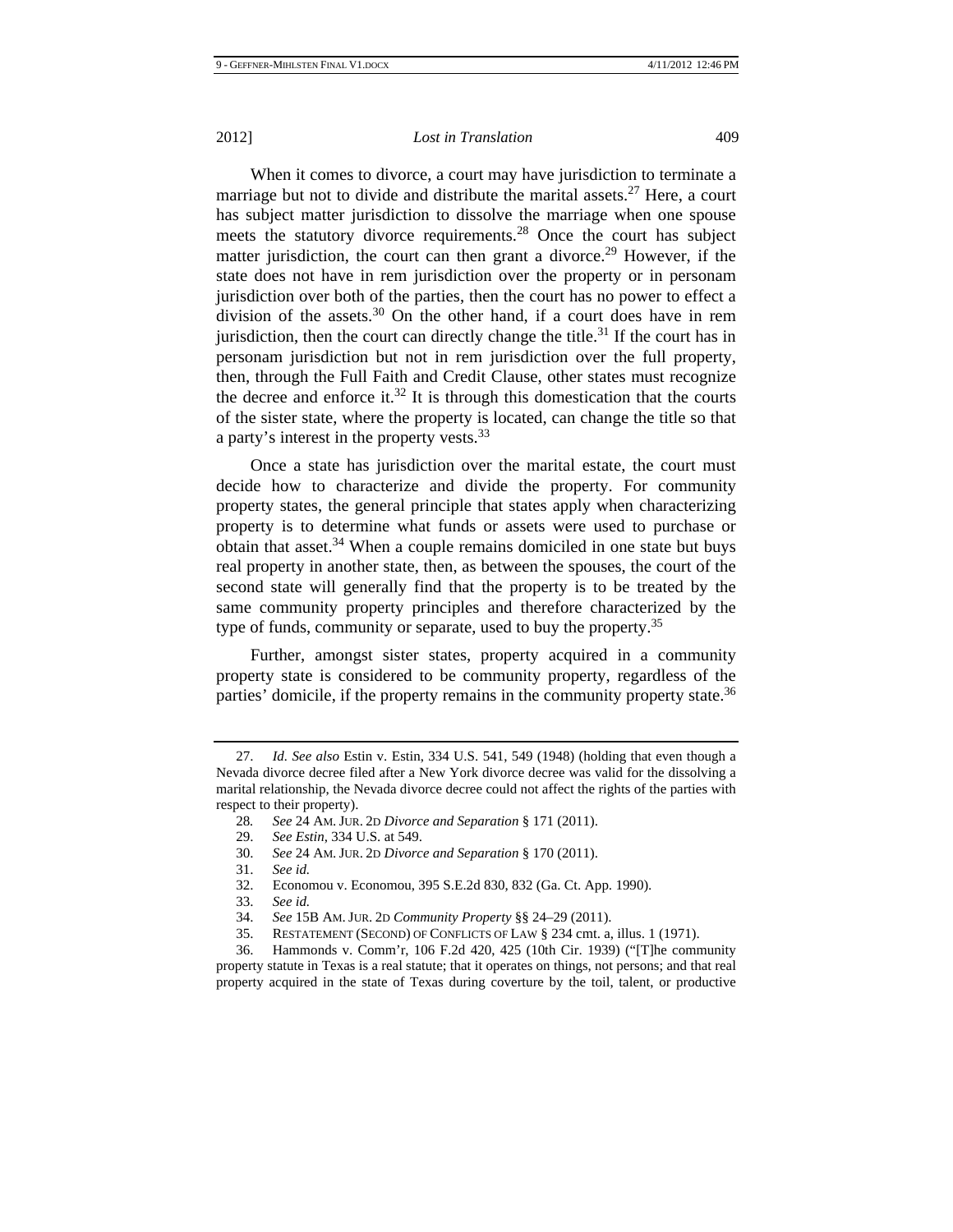Therefore, even when a couple is domiciled in a non-community property state, immovable property that the couple acquires in a community property state is bound by the community property rights of the state where they acquired the property.<sup>37</sup>

This principle applies to bank accounts, which are considered immovable. For example, the Georgia court in *Wallack v. Wallack* applied Texas community property law to characterize a bank account that the couple had acquired in Texas while they were married.<sup>38</sup> After the husband received a default divorce, both of the parties moved to Georgia.<sup>39</sup> There, the wife filed an action to claim her half of the bank account.<sup>40</sup> The Georgia court found the account to be community property under Texas law, since that was where it was located, and the funds in the account were derived from community work.<sup>41</sup> Thus, when a court analyzes property in a different state, the court looks at the underlying location and the funds that were used to acquire that property.

Movable assets, such as personal items, are characterized by current domicile at the time of acquisition.<sup>42</sup> The asset then retains its character even if there is a change in the marital domicile.<sup>43</sup> All movable assets acquired after the change in domicile will then be characterized by the new domicile. While this is important for such items as tangible personal objects, which may have considerable monetary value, in a divorce action the the realty, stock, bank accounts, and other such assets may be just as valuable, if not more.

Another relevant issue is mutability, or how a property changes characterization. Most courts apply a principle of total or partial mutability that often leads to a "race to the courthouse" scenario.<sup>44</sup> The principles of

faculty of either spouse is community property, irrespective of the residence of the spouses.").

 <sup>37.</sup> *Id.*

 <sup>38.</sup> Wallack v. Wallack, 88 S.E.2d 154, 155–56 (Ga. 1955). *See also Economou*, 395 S.E.2d at 832 (affirming the application of the domicile's laws (i.e., the vesting of a one half interest) to property in another state by the domicile's court).

 <sup>39.</sup> *See Wallack*, 88 S.E.2d at 156.

 <sup>40.</sup> *See id.*

 <sup>41.</sup> *Id.*

 <sup>42.</sup> RESTATEMENT (SECOND) OF CONFLICT OF LAWS § 259 (1971).

 <sup>43.</sup> *Id.*

 <sup>44.</sup> For an in-depth discussion of the analysis behind whether courts should be applying total immutability, total mutability, or partial mutability see J. Thomas Oldham, *What if the Beckhams Move to L.A. and Divorce? Martial Property Rights of Mobile Spouses when They Divorce in the United States*, 42 FAM. L.Q. 263 (2008) (arguing that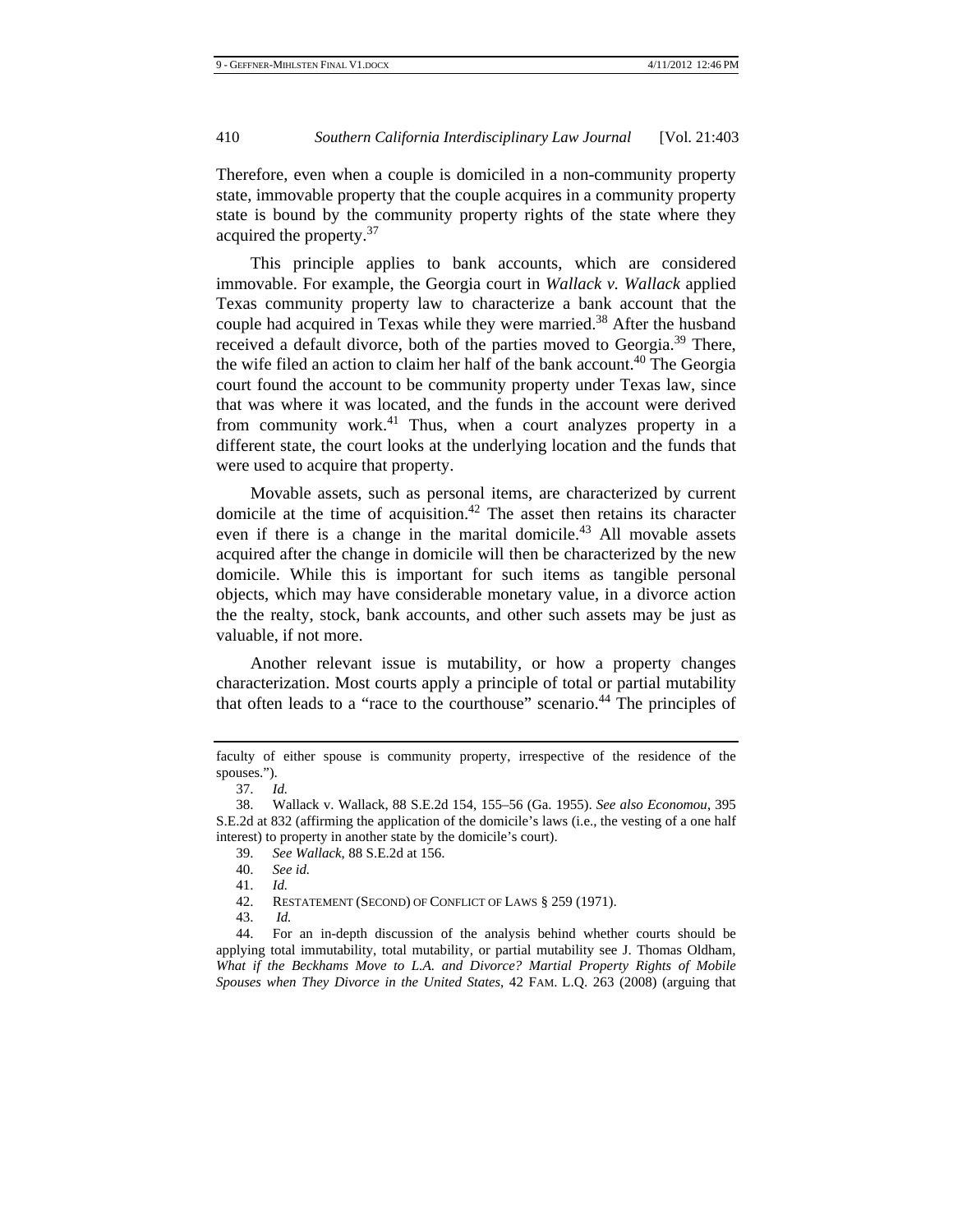total and partial mutability are important at divorce because they dictate how a court is likely to choose the law (or laws) that will characterize the division of property.45 Therefore, the forums more likely to apply the laws from another state in regards to marital assets might be more desirable to one party than the other.

Partial mutability provides that when a couple moves domiciles, all property acquired at the new domicile is governed by the new jurisdiction. Likewise, all property acquired at a previous domicile is governed by the laws of the previous domicile.<sup>46</sup> Where a state has a partial mutability approach, this doctrine means that the court will apply the law of the previous domicile to the property that was acquired there.<sup>47</sup> While this seems to protect the justified expectations of the parties, as established by the conflict of law analysis, this also potentially leads to the court analyzing laws from multiple jurisdictions.<sup>48</sup> Currently, this is applied by a minority of American states due to the difficulties in determining domiciles accurately, and applying the laws of many jurisdictions.<sup>49</sup>

The dominant view is that total mutability should apply where only the law of the state adjudicating the divorce applies to the marital assets.<sup>50</sup> However, this interpretation does not mean that the state refuses to recognize property interests that are different than its own, but rather, the state will apply its methods of characterization and processes for characterizing foreign property.<sup>51</sup> Realistically, this means that common law states will recognize property bought in community property states, or bought with community funds in their state, as retaining that characterization. However they will decide it in accordance with their laws and not through the full application of the laws of that community property state.<sup>52</sup>

partial mutability should be applied since people will then have a reasonable expectation that when they are domiciled in a country or state, their rights within that state will not be take away irrespective of where the party divorces).

 <sup>45.</sup> *Id.* at 267.

 <sup>46.</sup> *Id.* at 268.

 <sup>47.</sup> *Id.*

 <sup>48.</sup> *Id.*

 <sup>49.</sup> *See id*. at 268 n.21. Oldham gives several examples including *McHugh v. McHugh*, which found that a court must apply Maryland law to characterize property in Maryland owned by Idaho residents who had been previously domiciled in Maryland. McHugh v. McHugh, 699 P.2d 1361, 1361–63 (Idaho 1985).

 <sup>50.</sup> *See Oldham,* supra note 44, at 268–69.

 <sup>51.</sup> *Id.* at 269.

 <sup>52.</sup> *See* Depas v. Mayo, 11 Mo. 314 (1848).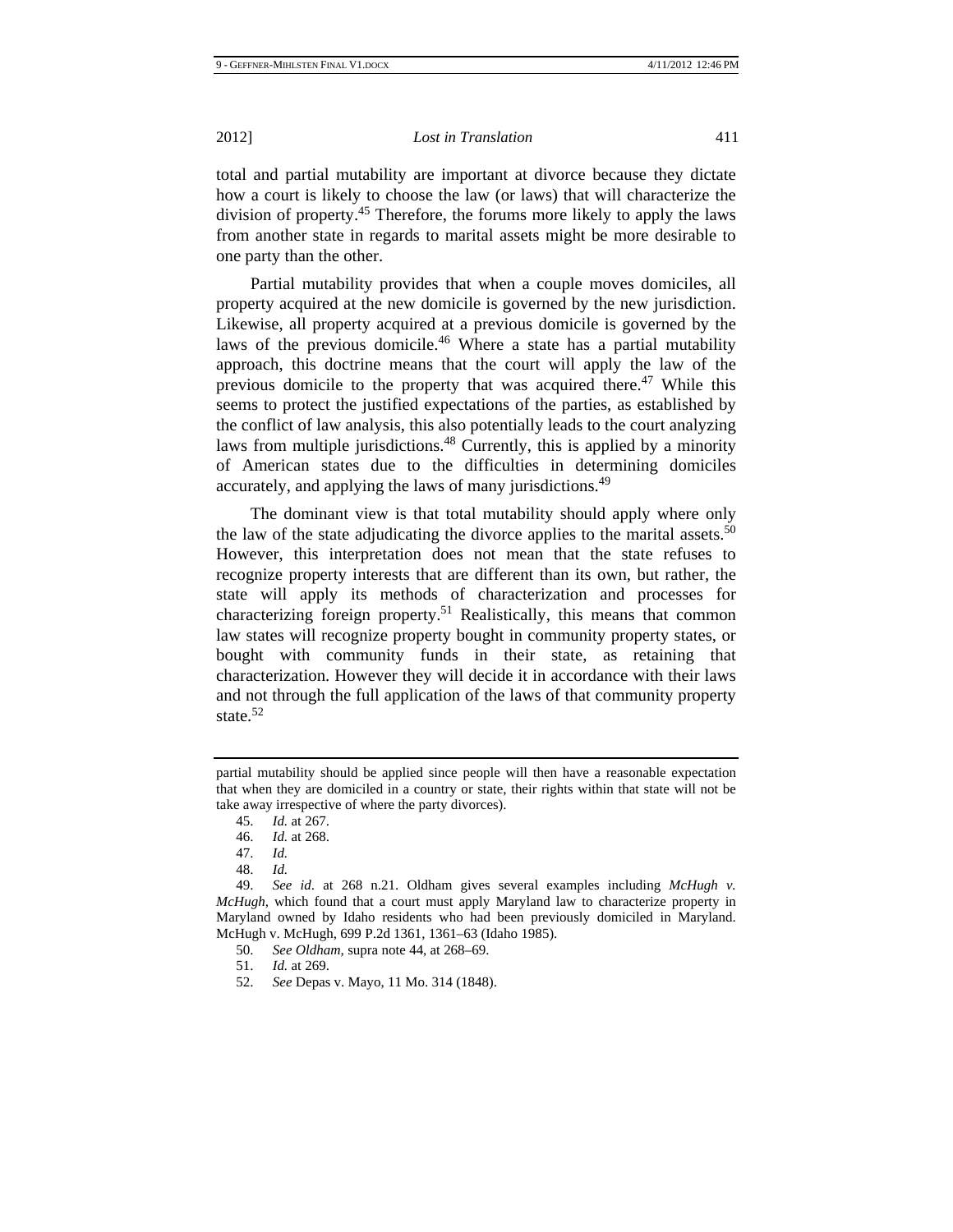These attributes show that the more practical view is the majority view—that of total mutability. While this does promote uniformity and ease of application within the forum, it also promotes a "race to the courthouse" as each party will try to secure the best forum and subsequent choice of laws.

## B. INTERSTATE CONFLICT OF LAW ANALYSIS FOR THE CHARACTERIZATION AND DISTRIBUTION OF THE MARITAL ESTATE

The above issues are relevant when a couple not only owns property in another state, but also may have significant ties there. A court will often undergo a conflict of laws analysis for couples that have changed domiciles over the course of their marriage, or filed for divorce in a jurisdiction where they were not domiciled during the marriage.<sup>53</sup> There are three main approaches for a court in determining what law to apply in these types of situations: (1) law of the marital domicile, (2) law of the asset location, or (3) law of the contact/substantial interest theory, which weighs the interest of the respective states to the marital estate.<sup>54</sup>

The first two approaches are strict, uniformly applied, doctrines that tend to be applied in the same manner every time and yield more consistent results.55 Conversely, the contact theory is a balancing approach that allows for different results.<sup>56</sup> A strict law of the marital domicile would always result in the application of the laws of whichever state a couple married and first resided in. While this would present a uniform approach, no state has approved this approach because it does not take into account any other state's interest—despite later having extensive contact with the couple or the marital estate. A strict, location-based law occurs when the court characterizes the property relying solely on which state it is in, irrespective of the parties' domicile. This approach, however, may require the court to have to apply and interpret the laws of multiple states. This also leads to dissimilar and non-uniform results within a state.

The main approach taken by courts is that of the contact theory.<sup>57</sup> Here, a court weighs the respective interests of states that have ties to the couple and their marital assets. The court then applies the laws of the state

 <sup>53.</sup> *See* ROBERT C. LAWRENCE, PRACTISING LAW INSTITUTE, INTERNATIONAL TAX AND ESTATE PLANNING: A PRACTICAL GUIDE FOR MULTINATIONAL INVESTORS 4:4.2 (2010).

 <sup>54.</sup> *See id.*

 <sup>55.</sup> *Id.* at 4-36–4-38.

 <sup>56.</sup> *Id.* at 4-36.

 <sup>57.</sup> *See generally id.*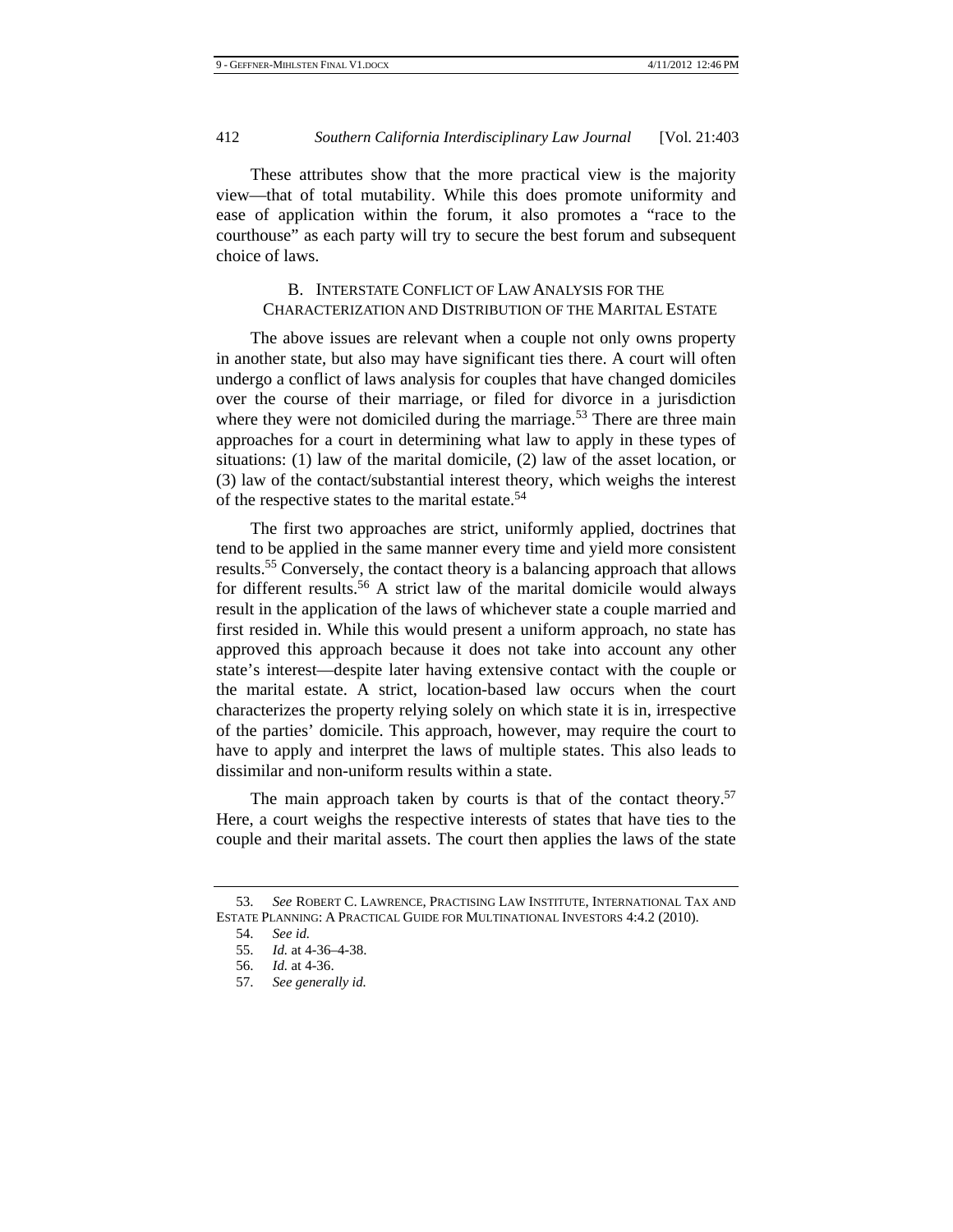that has the largest interest. However, the state must not have a statute directing a court to apply a specific set of laws in that circumstance for this approach to apply.

The majority of states will use the contact theory when there is no statute on point.<sup>58</sup> This means that the courts will engage in a conflict of law analysis among the interested states. This analysis builds from the *Restatement (Second) of Conflicts of Laws* model.<sup>59</sup> This model weighs the following factors: the needs of the interstate system, the relevant policies of the forum and interested states, the protection of justified expectations, basic legal policies for that field, predictability and uniformity of a result, and ease in the application of that law in order to arrive at a solution that fits the interstate needs. $60$  After weighing those factors, the court will decide which state's law is most appropriate for that specific situation.

When moving from a common law state to a community property state, the community property state generally has a statute on point.<sup>61</sup> Specifically, the community property estate will apply a quasi-community property standard to the assets in the common law state.<sup>62</sup> This extends to property acquired in another state that would have been community property if the couple had been domiciled in a community property state at the time of acquisition.<sup>63</sup> During the marriage, the rights of the parties in the property will not change, as to hold otherwise would violate due process.64 However, when the marriage terminates, either by the death of one of the spouses or through divorce, the property then becomes community property with a one-half interest vesting in each spouse.<sup>65</sup>

Barring a direct statute, a court analyzing property in multiple jurisdictions will engage in a conflict of laws analysis.<sup>66</sup> Despite the presence of a quasi-community property statute, a court may still want to use the conflict of laws analysis when another state has a large interest in the couple's marital assets, such as a state where the couple was previously

66. *See* RESTATEMENT (SECOND) OF CONFLICT OF LAWS § 6 (1971).

 <sup>58.</sup> RESTATEMENT (SECOND) OF CONFLICT OF LAWS § 258 (1971).

 <sup>59.</sup> *See id.* at § 6 (1971).

 <sup>60.</sup> *Id.*

 <sup>61.</sup> *See, e.g.*, ARIZ. REV. STAT. ANN. § 25-318 (2012).

 <sup>62. 15</sup>B. AM. JUR. 2D *Community Property* § 12 (2011).

 <sup>63.</sup> *See id.*

 <sup>64.</sup> *Id.* 

 <sup>65.</sup> *See, e.g.*, 39A TEX. JUR. 3D *Family Law* § 710 (2012).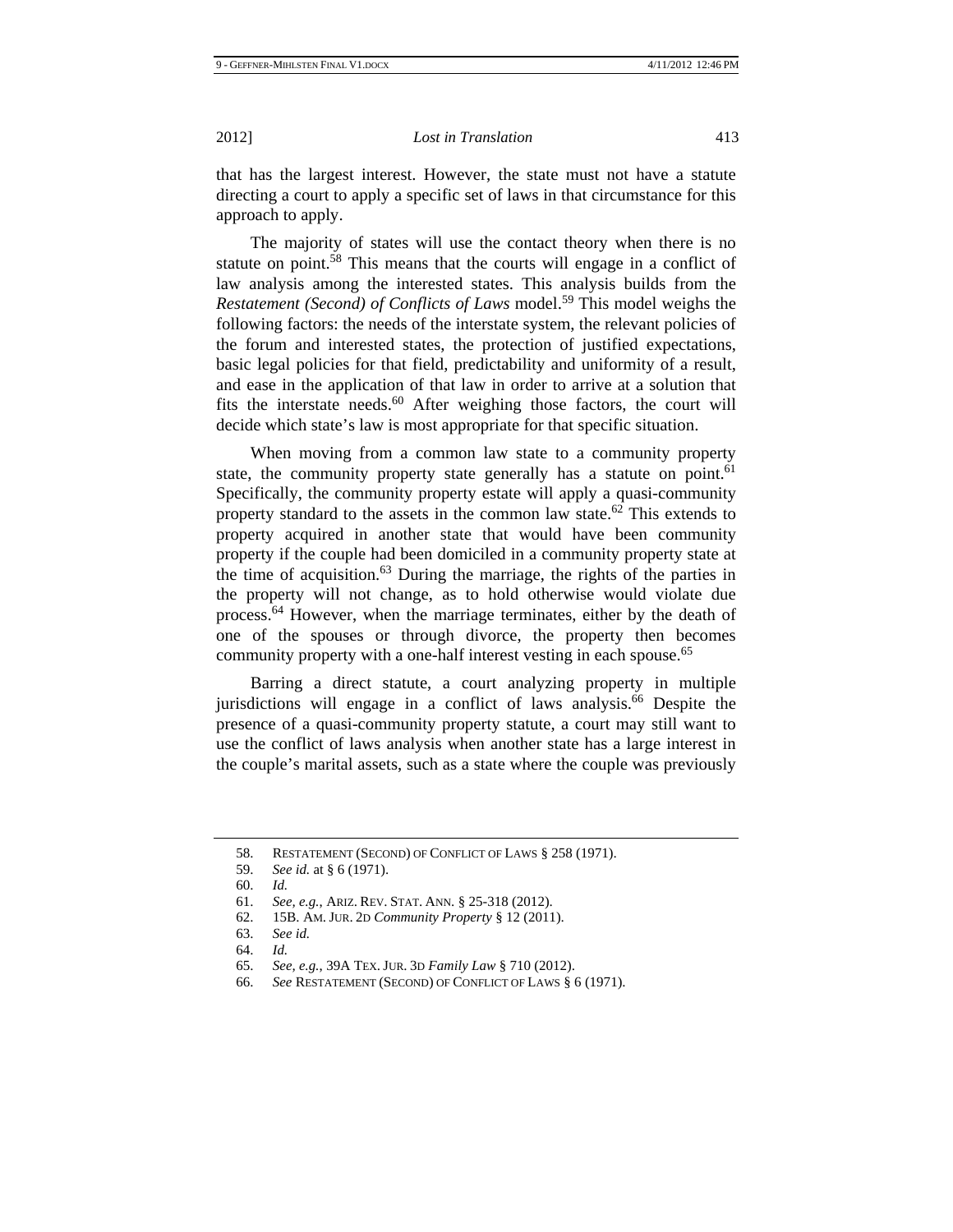domiciled.67 However, the differences in weighing the factors and applying the conflict of laws analysis are visible from state to state. These different approaches can be seen in *In re Marriage of Roesch*<sup>68</sup> and *Martin v. Martin*. 69

In *Roesch*, a couple was married and lived in Pennsylvania for a significant amount of time before one spouse moved to California.<sup>70</sup> The California spouse then filed for divorce and a California appellate court found that a California district court's application of California's quasicommunity property laws was "improper."<sup>71</sup> The appellate court determined that Pennsylvania had a more substantial interest in distributing the property because the wife still lived in Pennsylvania and the majority of the marital assets remained there.72 Therefore Pennsylvania had the overriding interest in having its policies applied to the marital estate, and the court applied Pennsylvania law to determine the distribution of the assets.<sup>73</sup>

Other courts have found the opposite result when doing either the conflicts of laws analysis or weighing their own interests. In *Martin,* for example, an Arizona court of appeals explicitly declined to follow the *Roesch* court's approach when the couple had been domiciled in California, but bought a house for retirement in Arizona.74 The wife moved into the home while the husband continued living in California, "intending to join his wife  $\dots$  upon his planned retirement."<sup>75</sup> The wife eventually filed for divorce in Arizona.76 The husband argued that California law should apply to his post-separation earnings, but the court found that "factors such as uniformity of result and judicial economy favored application of our quasi-

 <sup>67.</sup> *See, e.g.*, *In re* Marriage of Roesch, 147 Cal. Rptr. 586, 593 (Ct. App. 1978). For an example of another state's conflict of laws analysis see the blended Louisiana approach. *See, e.g.*, Jasmine B. Bertrand, Comment, *What's Mine Is Mine Is Mine: The Inequitable Intersection of Louisiana's Choice-of-Law Provisions and the Movables of Migratory Spouses*, 79 TUL. L. REV. 493, 495–504 (2004).

 <sup>68.</sup> *Roesch*, 147 Cal. Rptr. 586.

 <sup>69.</sup> Martin v. Martin, 752 P.2d 1026 (Ariz. Ct. App. 1986).

 <sup>70.</sup> *Roesch*, 147 Cal. Rptr. at 588–89.

 <sup>71.</sup> *Id.* at 593. *Roesch* has since been overruled by statute with respect to its supporting analysis, but it is still good law for the conflict of law analysis between Pennsylvania and California. *See, e.g.*, Fredericks v. Fredericks, 277 Cal. Rptr. 107, 108–09 (Ct. App. 1991); *In re* Marriage of Fransen, 190 Cal. Rptr. 885, 891 (Ct. App. 1983).

 <sup>72.</sup> *Roesch,* 147 Cal. Rptr. at 593.

 <sup>73.</sup> *Id.*

 <sup>74.</sup> *Martin*, 752 P.2d at 1028, 1031.

 <sup>75.</sup> *Id.* at 1028.

 <sup>76.</sup> *Id.*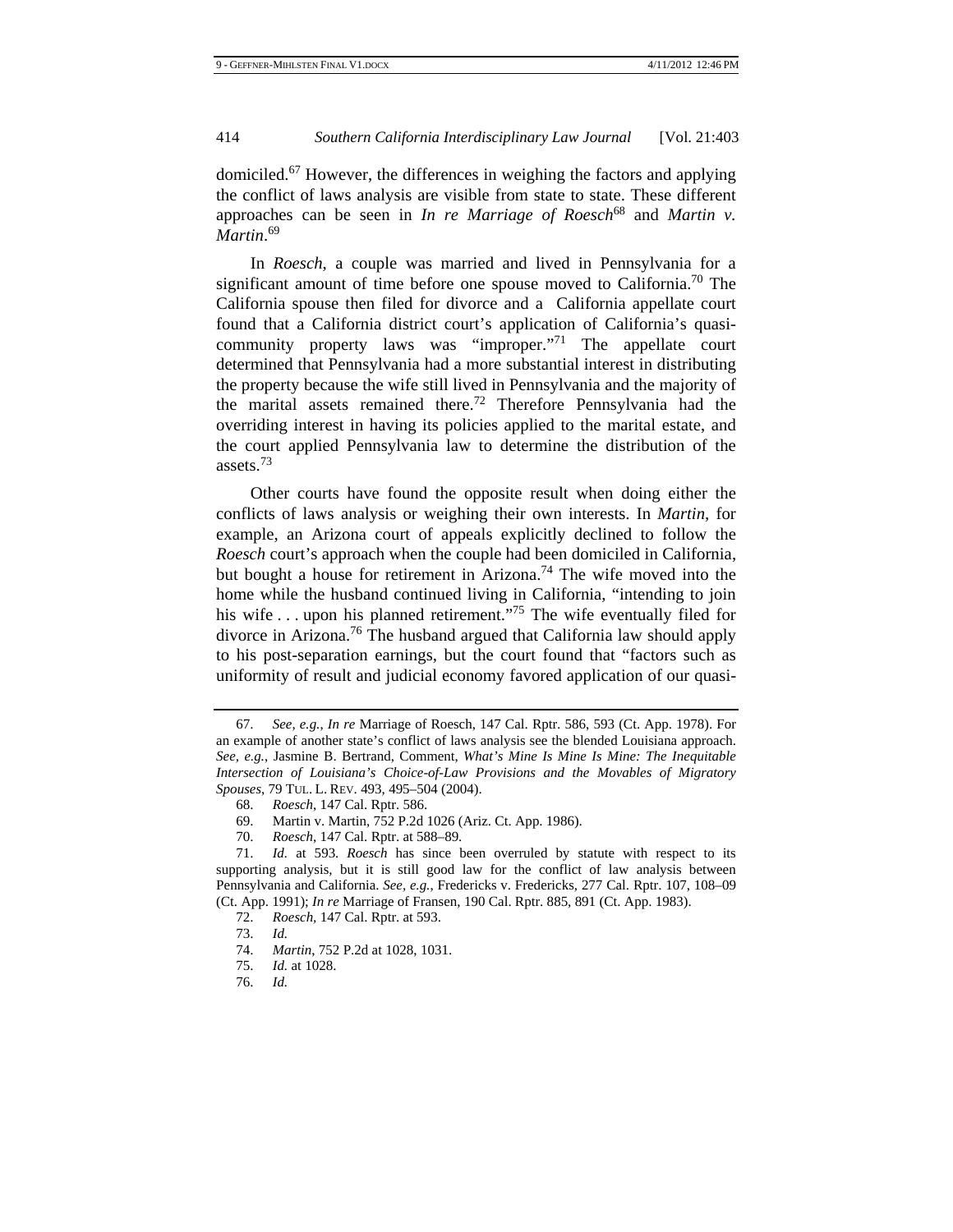community property law" over applying California's laws.<sup>77</sup> The court reasoned that the confusion that would result from applying the law of multiple domiciles outweighed another state's interest in having its laws applied.<sup>78</sup> However, states respect sister states' property regimes with regard to assets that are brought into their own state with specifically characterized funds. Despite the outcome in *Martin*, states generally recognize another state's property regime if funds from that property are used to buy property in another state, such as in *Depas v. Mayo*. 79 In *Depas* a Louisiana couple moved briefly to Missouri, a common law state, and bought property there. $80$  They purchased the property with community funds since Louisiana is a community property state, but they placed the title entirely in the husband's name. $81$  The couple divorced in Louisiana, but the wife brought suit for the division of the property in Missouri.<sup>82</sup> The Missouri Supreme Court held that since the couple used community property funds to buy the property, Louisiana law was controlling and the wife acquired a one-half interest that the husband had held in a resulting trust for her. $83$ 

These different approaches set the stage for a "race to the courthouse." Because even states with similar property regimes, such as California and Arizona, will undergo a different conflict of law analysis as to how to characterize property, it makes a difference which state the parties choose to file in. This inevitably leads to parties filing concurrent suits. What happens to the property then?

States have responded to this question by taking a variety of approaches to characterize the property of couples who have changed domiciles. Generally, states are inclined to favor their own application of laws, especially when it is clear that the court has in personam and in rem jurisdiction (at least partially) such as in *Martin*. 84 On the other hand, courts are also willing to engage in a conflict of law analysis. While the court in *Martin* ultimately decided to apply Arizona law, it examined and weighed the conflict of law analysis factors advocated by the

 <sup>77.</sup> *Id.* at 1031.

 <sup>78.</sup> *Id.*

 <sup>79.</sup> Depas v. Mayo, 11 Mo. 314 (1848).

 <sup>80.</sup> *Id.* at 316–17.

 <sup>81.</sup> *Id.*

 <sup>82.</sup> *Id.* at 317.

 <sup>83.</sup> *Id.* at 319.

 <sup>84.</sup> *See* Martin v. Martin, 752 P.2d 1026 (Ariz. Ct. App. 1986).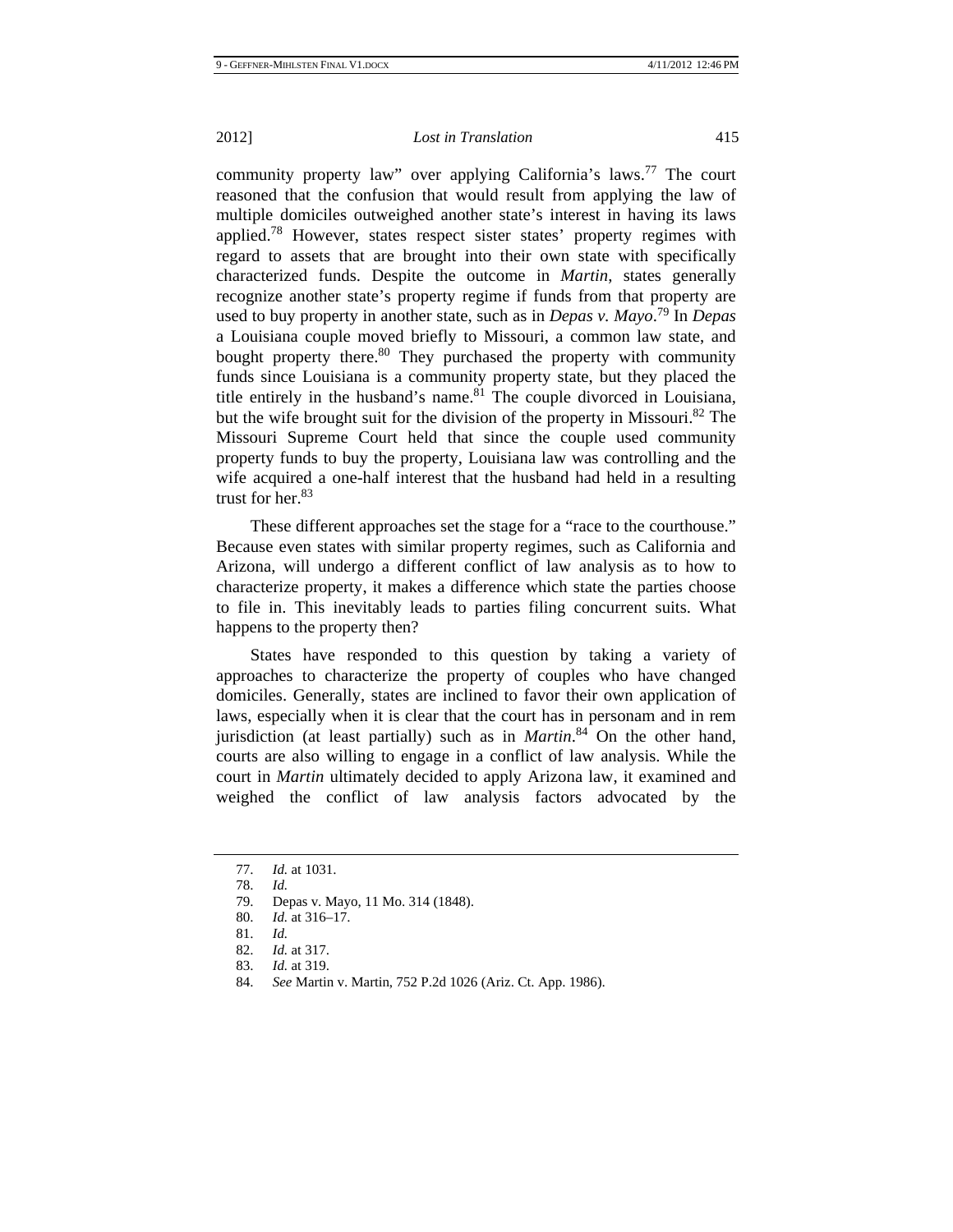*Restatement*. 85 Trial courts have discretion to weigh factors. This results in situations that began under identical circumstances leading to two different results, based on the court and the states involved. A common illustration would be one court applying its own laws while another court applies the laws of a sister state. However this is not a failure of the system, merely a necessary byproduct of judicial discretion.

## C. CONCURRENT SUITS IN SISTER STATES

Parties may file concurrent suits for a variety of reasons including convenience in location or familiarity. Often, however, it is the result of each party wanting to have the benefit of favorable laws. Between sister states, when concurrent actions are filed in different courts there is likely to be case law or statutes guiding the court. This authority guides the court as to when it should dismiss an action and provides various factors for courts to weigh.<sup>86</sup> But, if a court believes that it has proper jurisdiction of the suit, the court is under no obligation to dismiss a suit merely because another suit has already been filed in another jurisdiction.<sup>87</sup>

A court considering dismissal is likely to analyze the other proceeding and respective state interests to determine the proper forum. For example, in *Schulmeisters v. Schulmeisters*, a wife filed for divorce in New York and, during the proceedings, the husband filed for divorce in New Jersey.<sup>88</sup> The husband sought only the dissolution of marriage.<sup>89</sup> The New Jersey superior court in *Schulmeisters* found that the New York court had priority over the couple because the wife had filed that case before the husband filed in New Jersey and there was in personam jurisdiction over both of the parties.<sup>90</sup> In addition, the court had in rem jurisdiction over the couple's marital estate.<sup>91</sup> The court went on to state that "[i]t is inconsistent with inter-state harmony to allow courts in other states to control the prosecution of a case instituted in a sister state. Courts which first obtain jurisdiction of a case should ordinarily be allowed to finally adjudicate that cause without

 <sup>85.</sup> *Id.* at 1030–33.

 <sup>86.</sup> *See* 24 AM. JUR. 2D *Divorce* § 123 (2010). *See also, e.g.*, N.Y. C.P.L.R. 3211(a) (MCKINNEY 2006).

 <sup>87.</sup> *See* 16 AM. JUR. 2D *Conflict of Laws* § 11 (2012).

 <sup>88.</sup> Schulmeisters v. Schulmeisters, 656 A.2d 1312, 1313–14 (N.J. Super. Ct. Ch. Div. 1993).

 <sup>89.</sup> *Id.*

 <sup>90.</sup> *Id.* 

 <sup>91.</sup> *See id.* at 1314.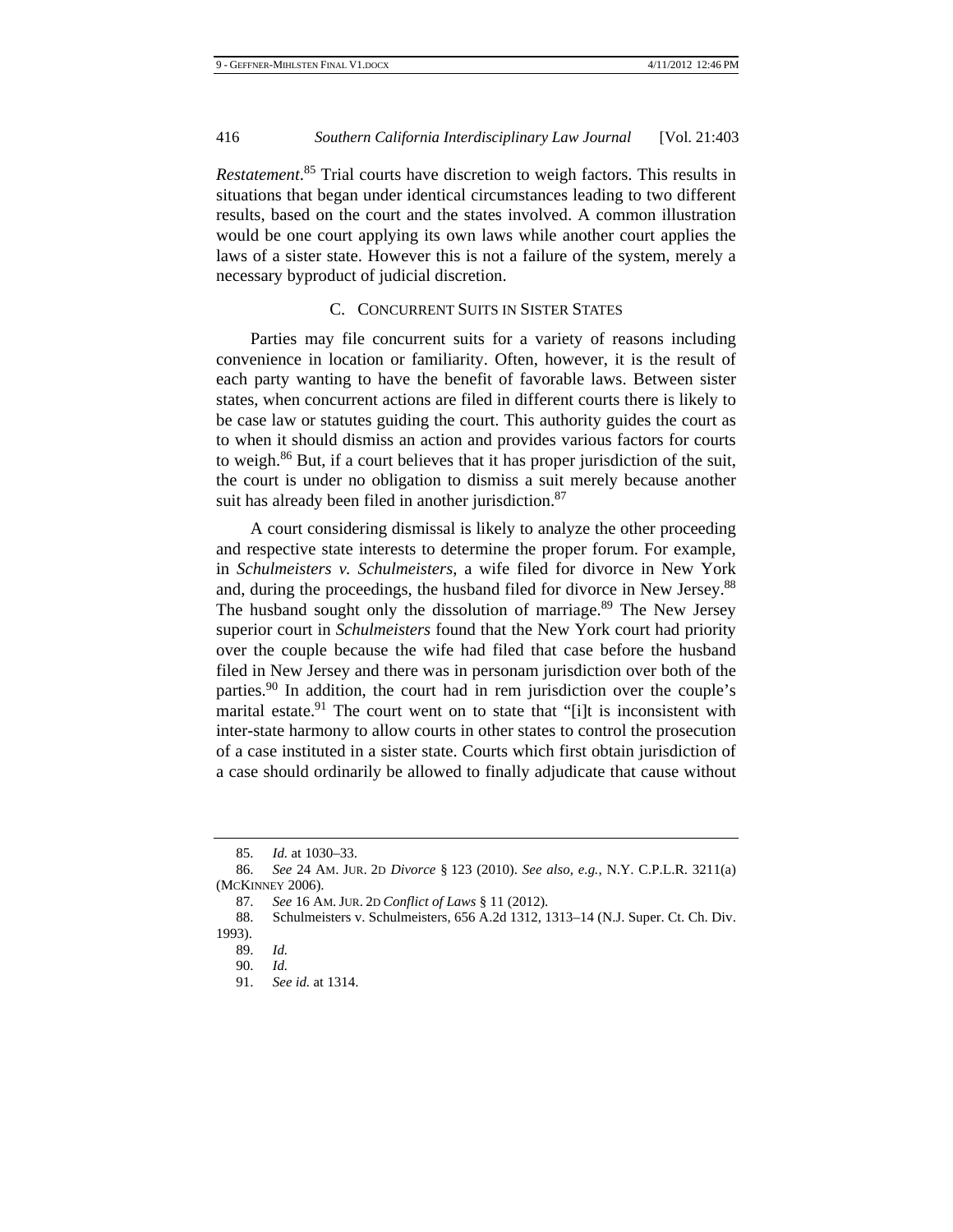interference from courts of other states."92 However, the court also noted that any decision of a court to stay proceedings while other proceedings were being determined was in the court's discretion.<sup>93</sup> The court went on to set out a framework for examining which court acquired jurisdiction first in this case it determined that the New York court had done so—and then determining if the other court could adequately give the parties relief.<sup>94</sup> Under this analysis, the New Jersey superior court concluded that the New York court was able to give adequate relief to the parties, so the decision was correct.<sup>95</sup>

A court presiding over an ongoing suit may be forced to recognize a sister state's divorce if two suits have been filed concurrently and one reaches its conclusion faster. In *Nielsen v. Nielsen*, a husband and wife were initially domiciled in Florida when the wife left the husband and moved to Connecticut.<sup>96</sup> Then, both she and her husband filed for divorce in their respective states.<sup>97</sup> The husband received a default divorce and filed suit in Connecticut to domesticate the divorce and divide the marital property that the wife had in Connecticut.<sup>98</sup> The husband filed a domestication suit while his wife's divorce suit was still proceeding.<sup>99</sup> The wife moved to dismiss the husband's domestication suit which the Connecticut trial court granted.100 The Connecticut appeals court found that because the two suits were in fact litigating different issues (the husband's suit was about the domestication of the divorce decree, while the wife's

 <sup>92.</sup> *Id.* The court further cited to the Supreme Court of New Jersey's opinion in *O'Loughlin v. O'Loughlin*, that:

Considerations of comity forbid interference with the prosecution of a proceeding in a foreign jurisdiction capable of affording adequate relief and doing complete justice, unless there be a special equity sufficient in conscience to stay the hand of the defendant. The question is not the existence of the power but the propriety of its exercise in the given case. The rule of comity is grounded in the policy of avoiding conflicts of jurisdiction, unless upon strong grounds, and the general principle that the court which first acquires jurisdiction of the issue has precedence.

O'Loughlin v. O'Loughlin, 78 A.2d 64, 67 (N.J. 1951).

 <sup>93.</sup> *Schulmeisters*, 656 A.2d at 1315 (noting that "[t]he granting of such an application *rests, of course, in the sound discretion of the court*" (citing Fairchild v. Fairchild, 34 A. 10 (N.J. 1895))).

 <sup>94.</sup> *Id.*

 <sup>95.</sup> *Id.*

 <sup>96.</sup> Nielsen v. Nielsen, 491 A.2d 1112, 1113–14 (Conn. App. Ct. 1985).

 <sup>97.</sup> *Id.* 

 <sup>98.</sup> *Id.* at 1114.

 <sup>99.</sup> *Id.*

 <sup>100.</sup> *Id.*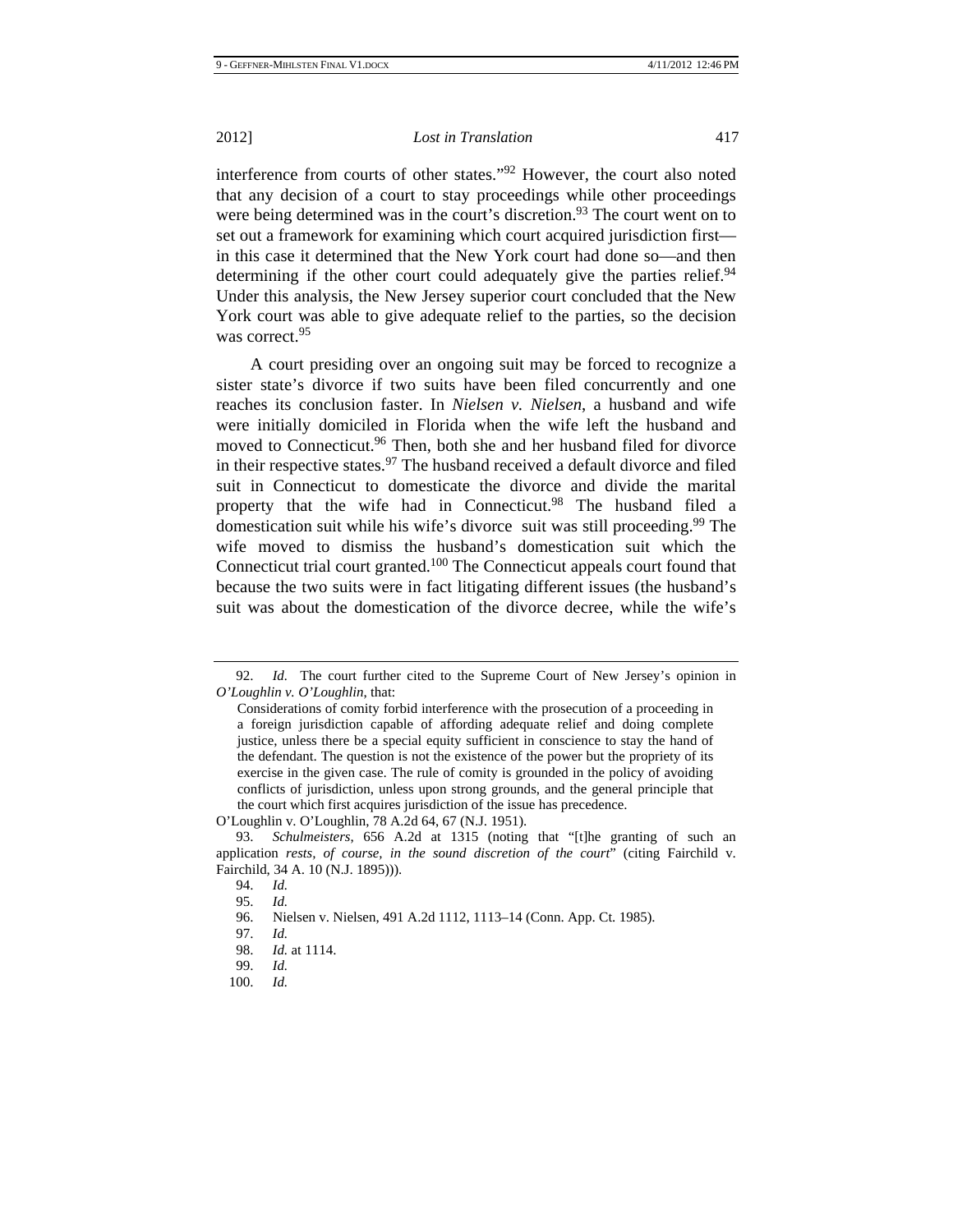was about divorce), the husband's suit could not be dismissed.<sup>101</sup> Rather, it was in the state's interest to avoid "unnecessary litigation," and so the court held that the suits ought to be consolidated in Florida.<sup>102</sup> However, based on the Full Faith and Credit clause, the results of the Florida litigation would then have been barred from re-litigation in Connecticut.

Contrary to *Schulmeisters*, a court is not required to stay proceedings on behalf of another state if the court finds that it has a stronger interest.<sup>103</sup> This may lead to two actions proceeding simultaneously. Whichever suit finishes first will be the one accorded deference by both states.104 In *Nowell v. Nowell*, a couple married in Maryland before moving to New York, and then Connecticut.<sup>105</sup> The wife filed for divorce in Connecticut and while that proceeding was pending, the husband moved to Texas where he also filed for divorce.106 The Texas district court issued an injunction against the wife's Connecticut proceeding as did the Connecticut court for the husband in his proceeding.<sup>107</sup> The wife moved for dismissal in Texas, which the Texas court overruled before issuing a dissolution judgment.<sup>108</sup> Using the Texas judgment, the husband tried to dismiss the Connecticut proceeding under res judicata, which the Connecticut trial court rejected before issuing its own divorce judgment.<sup>109</sup> The Connecticut Supreme Court found that the Texas judgment was not currently a bar to the Connecticut judgment since the Texas judgment was not considered a final judgment since the Texas judgment was on appeal.<sup>110</sup> However, Connecticut law provided that once a final judgment was delivered, the husband could then move to vacate the Connecticut judgment, which the court would then be forced to recognize. $111$ 

105. *Nowell*, 254 A.2d at 892

 <sup>101.</sup> *Id.* at 1115.

 <sup>102.</sup> *Id.* 

 <sup>103.</sup> *See, e.g.*, Nowell v. Nowell, 254 A.2d 889, 892 (Conn. 1969).

 <sup>104.</sup> For an example of a case in which a court found that two cases may proceed simultaneously and the one to finish first may in fact bar the other one through res judicata, see *Guardian Life Ins. Co. of Am. v. Kortz*, 151 F.2d 582, 585 (10th Cir. 1945). One suit was filed in federal court and one suit was filed in state court; both courts had the right to decide to not stay their own proceedings. *Id.*

 <sup>106.</sup> *Id.*

 <sup>107.</sup> *Id.*

 <sup>108.</sup> *Id.*

 <sup>109.</sup> *Id.* at 893.

 <sup>110.</sup> *Id.* at 894.

 <sup>111.</sup> *Id.*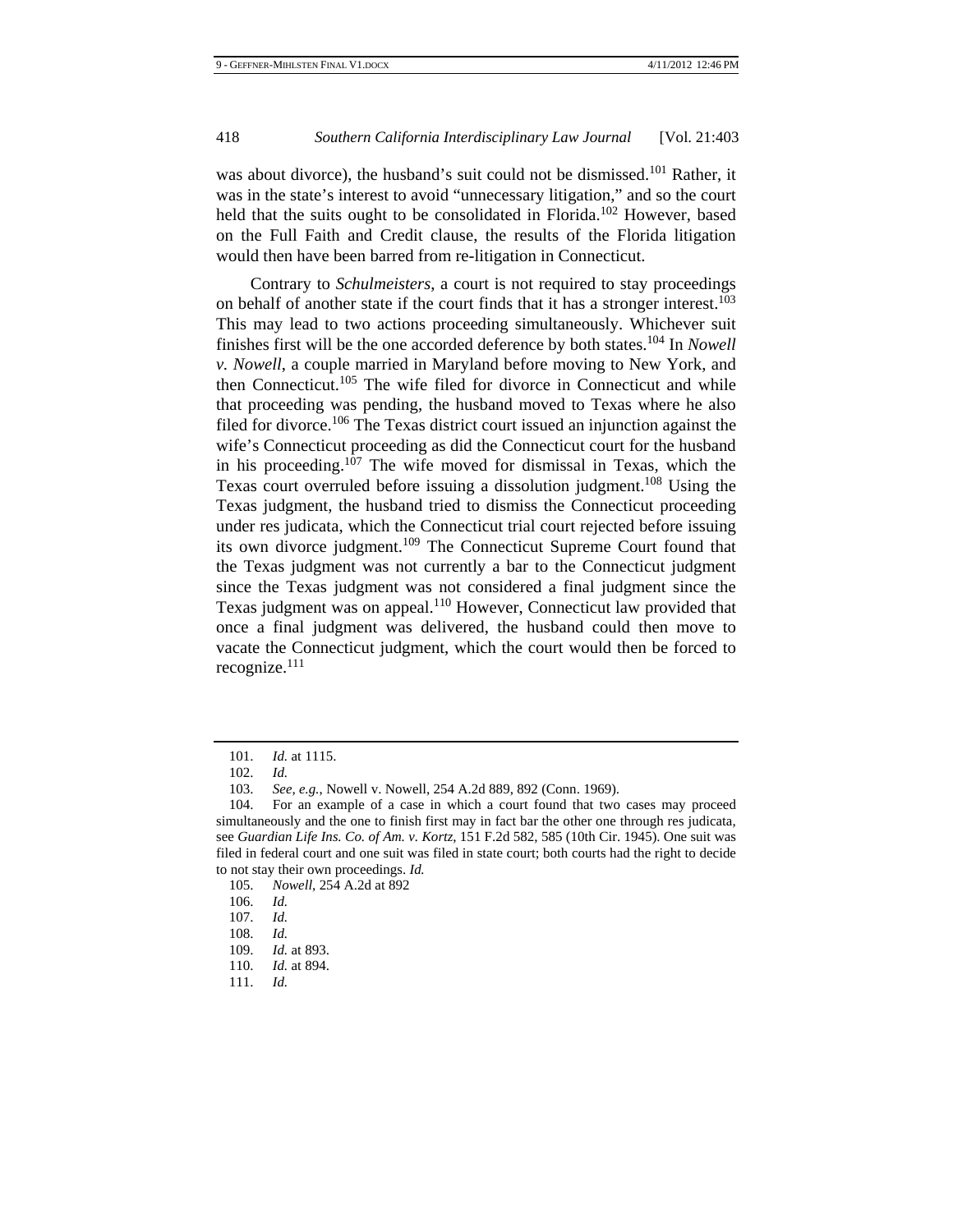*Nowell* is by no means unique. The mere presence of another suit in a different jurisdiction does not guarantee that the court will dismiss or stay the proceedings. For example, *Texas Jurisprudence* states that "[c]ourts of sister states are regarded as foreign to each other so that a suit pending in one state may not be pleaded in abatement of a suit on the same cause of action or involving the same subject matter brought in another state."<sup>112</sup> It goes on to further note that

Though the mere pendency of a suit in one state is not a ground for abating a suit in another state between the same parties and involving the same subject matter, as a matter of comity, it is customary for the court in which the later action is instituted to stay proceedings therein  $\dots$ .<sup>113</sup>

Therefore, this doctrine indicates that while there is often a presumption that a later court in a different state will respect the proceedings going on in the earlier state, such as what occurred in *Schulmeisters*, there is no guarantee.

For divorcing couples, this result creates an incentive to file early because a trial court has broad discretion over motions to dismiss or stay proceedings. While there are no requirements that a court must dismiss proceedings merely when another proceeding is filed in another state, the cases above seem to illustrate that, in general, a court is more likely to dismiss the proceedings when the other suit has been filed first and the other court has greater jurisdiction or ability to deliver relief to the parties. If that does not work, it seems clear that the spouse that first receives a final judgment will be the one to dictate the outcome since the Full, Faith and Credit clause requires enforcement.

At best, this system is haphazard and often results in inequitable or unpredictable outcomes between sister states. Despite all of these issues, this is the only workable system for courts to resolve interstate issues while also protecting their policies.

In *Martin*, the court clearly felt that Arizona law should characterize part of the marital property.<sup>114</sup> The court concluded that since one of their residents was accorded an interest in that asset, if the court applied another state's law, the state's laws would be evaded as to this resident.<sup>115</sup> While it might be argued that the husband also had an interest in applying California

 <sup>112. 1</sup> TEX. JUR. 3D *Actions* § 187 (2011).

 <sup>113.</sup> *Id.*

 <sup>114.</sup> Martin v. Martin, 752 P.2d 1026, 1031 (Ariz. Ct. App. 1986).

 <sup>115.</sup> *Id.* at 1031–32.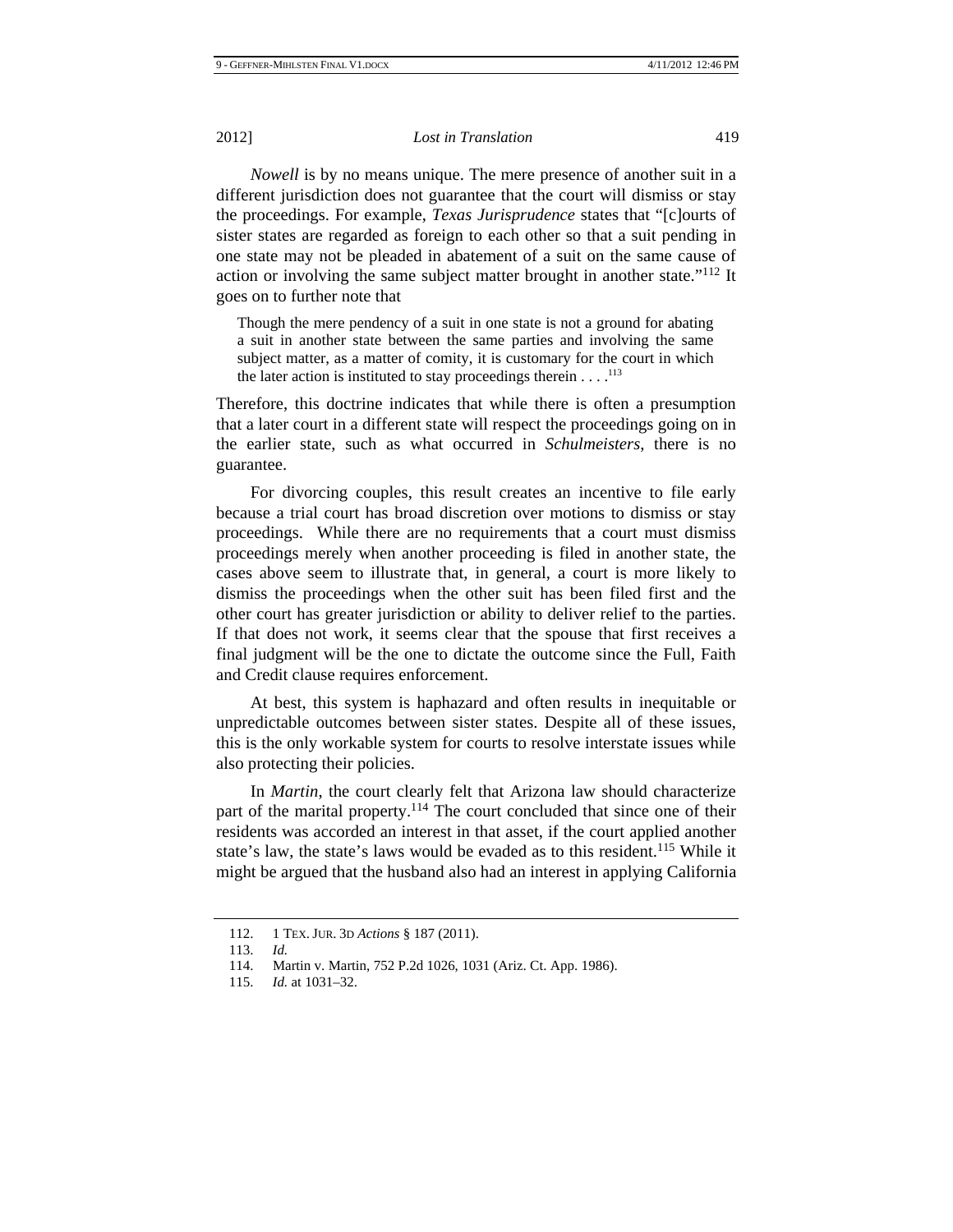law, for a court in Arizona weighing equally valid claims, the court had a legitimate reason to choose the one that promoted ease and in-state uniformity. Moreover, as in *Schulmeisters*, states that have a significant relationship to the marital estate have an interest in ensuring that the state's laws are respected. When the state has a significant relationship, the only way that a state can ensure this protection is to apply its own laws.

The interstate system handles the above issues by first undergoing a conflict of law analysis, then by characterizing property. When there are concurrent suits, states have a more generous view of deferring to other jurisdictions when the other suit meets certain state policy requirements. When that fails, the first suit to finish and domesticate will be accorded legal force, thus giving a final and predictable solution.

The unfortunate result of states weighing interests differently means that, although states will undergo a conflict of laws analysis when more than one state has an interest, as between sister states each state or court can come out a different way. Unsurprisingly, states are more likely to weigh their own interest more heavily, but upon occasion they will find that the other states' interests are more substantial and apply the other state's laws.

## III. INTERNATIONAL DIVORCE PROCEEDINGS AND THE ISSUES OF CHARACTERIZATION OF INTERNATIONAL PROPERTY, CONCURRENT SUITS, AND CONFLICT OF LAW ANALYSIS

## A. CONFLICT OF LAW ANALYSIS FOR DIVISION OF THE INTERNATIONAL MARITAL ESTATE

Courts also apply the previously discussed interstate procedure when facing international divorce cases.<sup>116</sup> The results here, however, are much more divergent. States, when finding that they have jurisdiction, are likely to exclusively apply their state  $\text{law}$ .<sup>117</sup> This leads to even greater unpredictability when there are concurrent suits. However this bias is necessary because the underlying set up of the interstate system is geared to ensure that states can adequately protect their policies toward the characterization and allocation of the international marital estate.<sup>118</sup>

 <sup>116.</sup> *See, e.g.*, Ismail v. Ismail, 702 S.W.2d 216, 219 (Tex. App. 1985) (applying quasicommunity property laws to international assets).

<sup>117</sup>*. See id. See also* Sinha v. Sinha, 834 A.2d 600, 604–06 (Pa. Super. Ct. 2003).

 <sup>118.</sup> *See, e.g.*, *Ismail*, 702 S.W.2d at 221 ("Texas obviously has a significant interest in controlling the disposition of property located within its boundaries, and indeed, Texas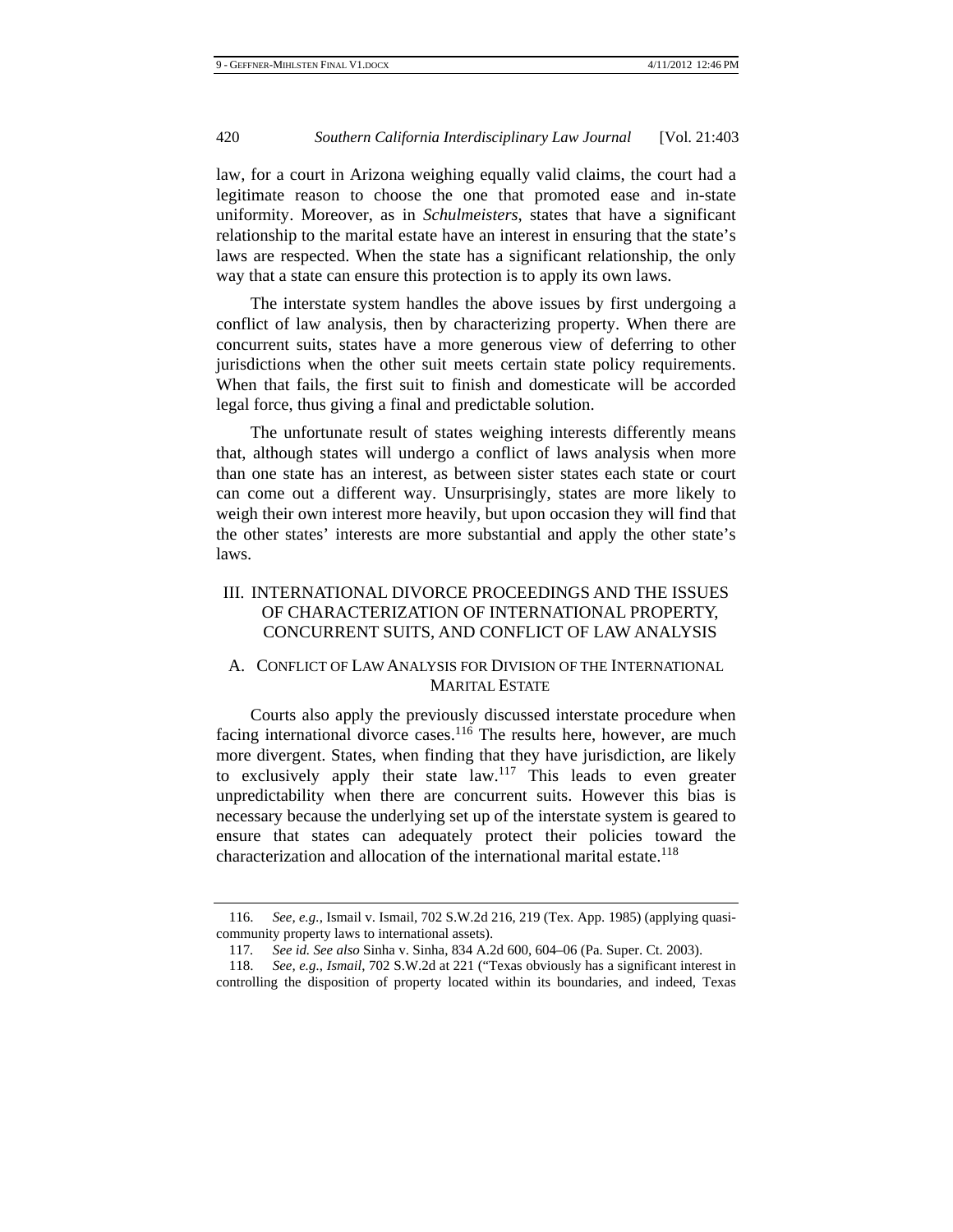Internationally, the characterization of property varies greatly from country to country. Some countries, like Mexico, require the couple to opt into one of two property regimes at the time of marriage.<sup>119</sup> These two options include a completely separate property regime ("seperación de bienes") or a universal community property regime ("sociedad conyugal").120 Other countries, Pakistan for example, may provide for a completely separate property regime where the non-earning spouse cannot gain an interest in the other spouse's property and may only be entitled to alimony or a lump sum upon divorce. $121$ 

The first step for a court undergoing a conflict of laws analysis for international divorces is deciding whether the court should exercise jurisdiction. This is the most important step for international issues because even when a state has jurisdiction, the court may not exercise jurisdiction over a person or the marital assets when it would be "unreasonable" to do so.<sup>122</sup> Factors bearing on reasonableness include the connection between the parties and the state adjudicating, as well as the factors used for interstate conflict of laws analysis.123 The most relevant factors in an international setting are often the protection of justified expectations, predictability of the result, and the ease in the application of the law to be applied.124

When a state finds that it would be unreasonable to apply its laws over another country's laws, it does not necessarily apply the foreign country's laws. Rather, a court will generally find forum non conveniens.<sup>125</sup> Within sister states, even though courts in different states may not know another state's specific laws, they are often familiar with the underlying legal structure. They may also have applied that state's laws in the past. For

follows the general rule that marital rights of spouses in real property are determined by the law of the place where the land is situated.").

 <sup>119.</sup> JORGE A. VARGAS, MEXICAN LEGAL DICTIONARY 109, 643 (2009–2010).

 <sup>120.</sup> *Id.* The marriage community property regime incorporates all assets of the spouses regardless of when they were acquired. *Id.* 

 <sup>121.</sup> This can, for example, be seen in countries such as Pakistan that allow "gets" which limit the spouse's alimony to a lump sum available in case of a divorce. *See, e.g.*, Chaudry v. Chaudry, 388 A.2d 1000, 1003–04 (N.J. Super. Ct. App. Div. 1978).

 <sup>122.</sup> RESTATEMENT (THIRD) OF THE FOREIGN RELATIONS LAW OF THE U.S. § 403(1) (1987).

 <sup>123.</sup> *See generally* Oldham, *supra* note 44 (discussing factors used for conflict of laws analysis).

 <sup>124.</sup> *Id.*

 <sup>125.</sup> *See, e.g.*, Piper Aircraft Co. v. Reyno, 454 U.S. 235, 249 (1981) and more generally notes 126–127.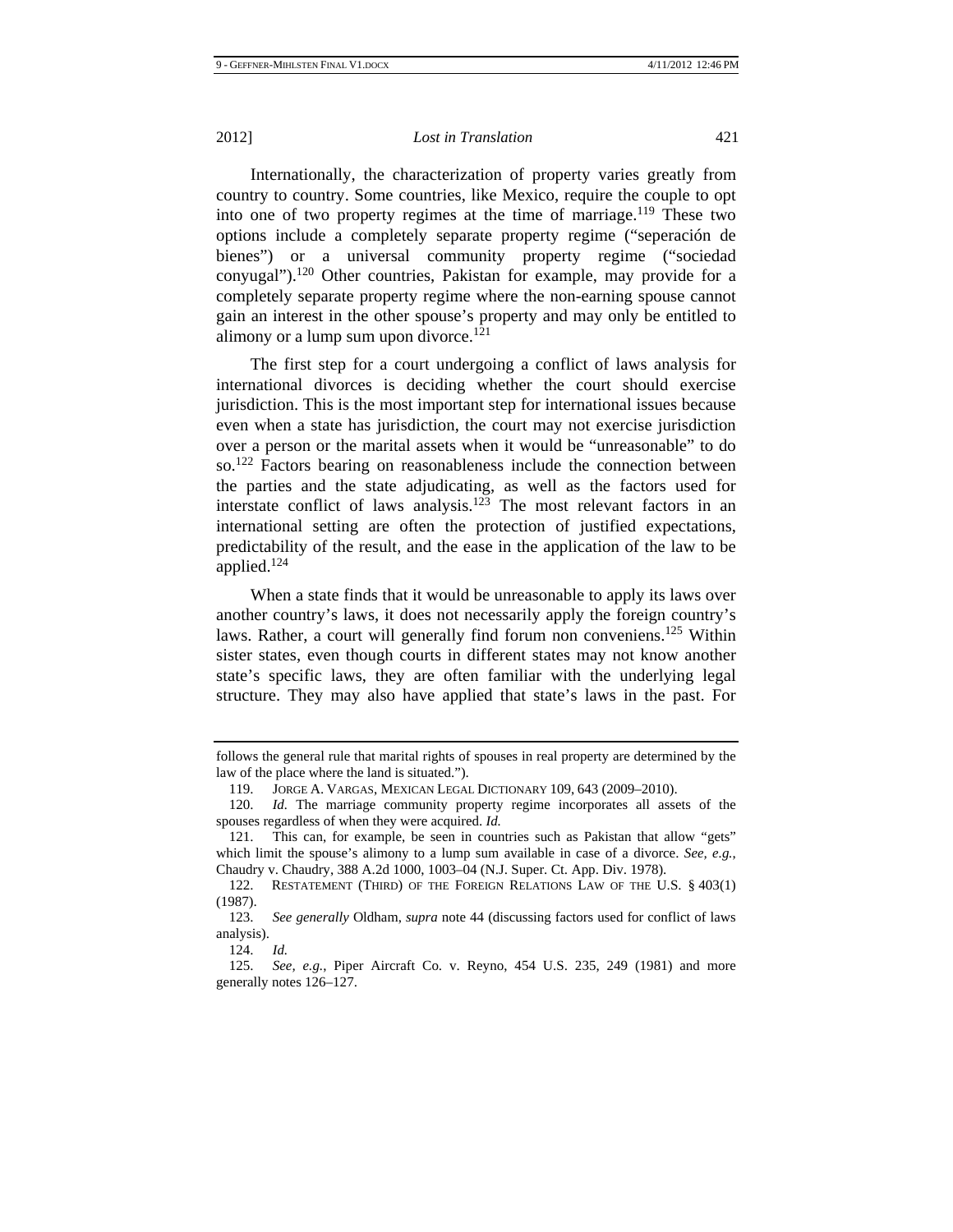foreign countries, an American court may have little to no familiarity with that country's laws and would have to rely heavily upon expert testimony regarding the country's laws if the American court applied the laws of another country.

Forum non conveniens may still be the most appropriate solution even when there are significant contacts to the state. This is because the burden of analyzing and evaluating foreign law would put a strain on the court and could ultimately lead to dramatic differences in international divorce resolutions. In one case, *In re Marriage of Ollervides*, the court found that while the case met the basic qualifications for jurisdiction because the wife and husband lived in California, the court declined to exercise jurisdiction over the proceedings on the basis of forum non conveniens.<sup>126</sup> In this case, the couple had temporarily lived in California where they had marital assets, and then later each independently moved back to California after separating.<sup>127</sup> The court applied a forum non conveniens and conflict of law analysis and found that even though they had lived in California, the interpretation of Mexican law, difficulty of producing witnesses in California, and the couple's past ties to Mexico necessitated that the proceedings take place in Mexico.<sup>128</sup> Therefore, even though the court had jurisdiction over the couple as well part of the marital estate, the court declined to exercise jurisdiction.<sup>129</sup> This was because the parties reasonably expected Mexican law to apply as they had opted into a property regime at the time of marriage. Accordingly, Mexico's interest in having the matter adjudicated by their courts was much greater than California's.<sup>130</sup>

Where it is less clear that one place has a more substantial interest, factors such as public policy and protection of state property interests encourage courts to find that their laws characterize the marital estate. For example, in *Sinha v. Sinha*, after finding that it had the basic grounds to grant a divorce, a Pennsylvania superior court applied an interests-oriented analysis.<sup>131</sup> The court stated that it was not enough to have jurisdiction to

 <sup>126.</sup> *In re* Marriage of Ollervides, No. D053672, 2009 Cal. App. Unpub. LEXIS 3486, \*10–12 (Ct. App. May 1, 2009). *See also Piper Aircraft Co.*, 454 U.S. at 249 ("[D]ismissal will ordinarily be appropriate where trial in the plaintiff's chosen forum imposes a heavy burden on the defendant or the court, and where the plaintiff is unable to offer any specific reasons of convenience supporting his choice.").

 <sup>127.</sup> *Ollervides*, 2009 Cal. App. Unpub. LEXIS at \*5.

 <sup>128.</sup> *Id.* at \*10–11.

 <sup>129.</sup> *Id.* at \*11.

 <sup>130.</sup> *Id.* at \*6–12.

 <sup>131.</sup> Sinha v. Sinha, 834 A.2d 600, 604–05 (Pa. Super. Ct. 2003).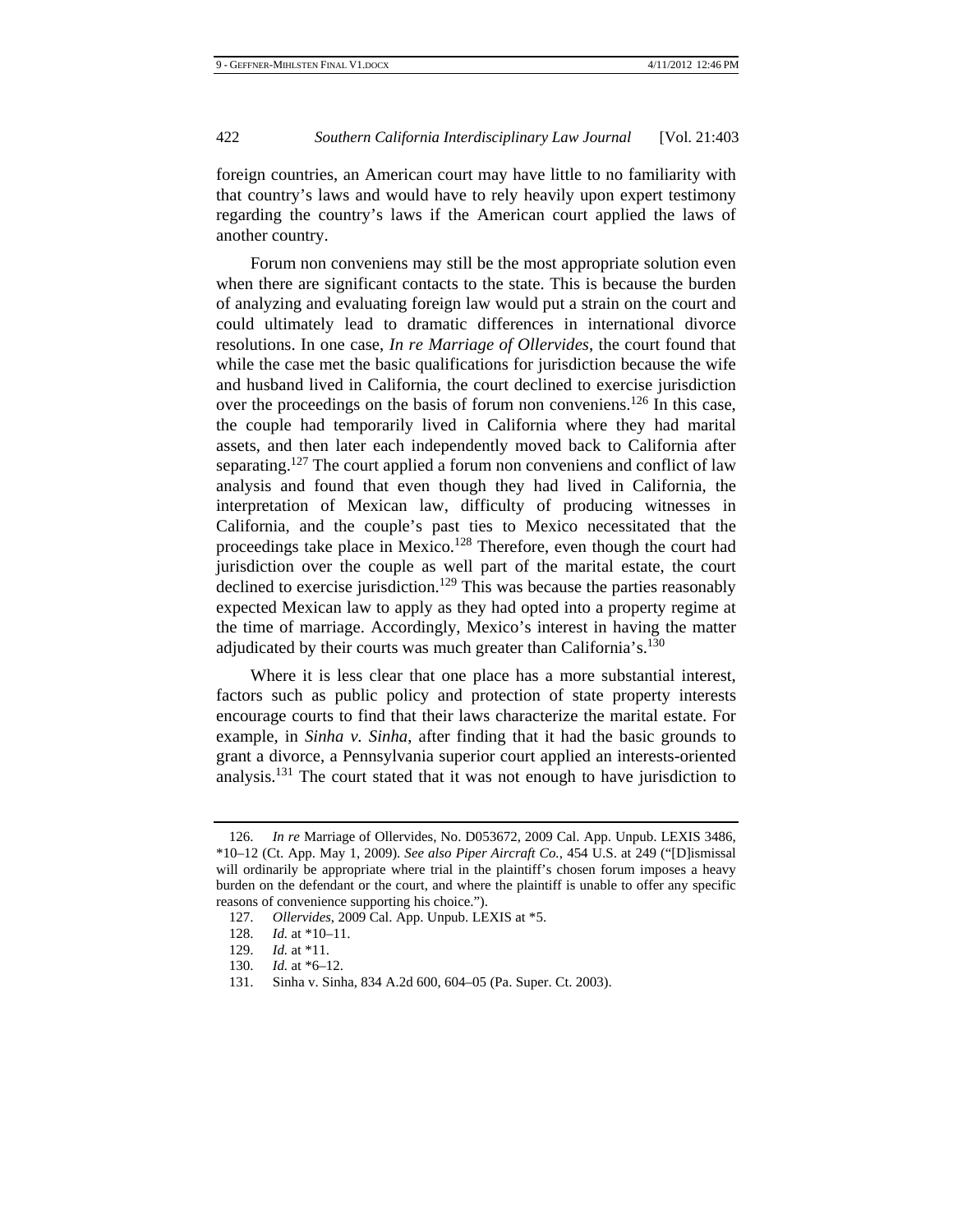grant the divorce; it was also important that the court only grant the divorce if the state had a large enough interest in having its laws applied.<sup>132</sup> Essentially, the court found that it should only exercise jurisdiction if it also had the right to apply its own laws. The court was evaluating a divorce proceeding where the husband and wife had been married in India and then moved to the United States where they both held jobs.<sup>133</sup> The husband filed for divorce in India and the wife filed for divorce in Pennsylvania.134 The court stated that while both parties were citizens of India and had been married there, "it [was] of greater importance that husband and wife [were] domiciled and employed in Pennsylvania."135 The court noted another important factor was that both parties had firmly established contacts with the state; for example, both parties worked in Pennsylvania.<sup>136</sup>

Another significant issue for the court was the future of the individual parties.<sup>137</sup> The court noted, "their connections with Pennsylvania concern the present and future."138 For the *Sinha* court, once the basic jurisdictional requirements were met, the extensive current and future ties to Pennsylvania indicated that Pennsylvania had a greater interest in characterizing the property than did their previous domicile, India.<sup>139</sup>

After a court determines that it has the ability to exercise jurisdiction, it must then decide which law to apply. Forum non conveniens indicates that the state must weigh a series of factors including the ability to litigate in the other domicile, including what law governs the claim.<sup>140</sup> Further, because due process must be comported with, a court may not dismiss a case based on the doctrine of forum non conveniens if the foreign country would not allow proper litigation of the claim, the foreign country's courts do not comport with due process or the law of the foreign country would not give the parties due process. $141$  Therefore, when a court finds that

 <sup>132.</sup> *Id.* at 604.

 <sup>133.</sup> *Id.* at 601–02.

 <sup>134.</sup> *Id.* at 602.

<sup>135</sup>*. Id.* at 606.

 <sup>136.</sup> *Id.*

 <sup>137.</sup> *Id.*

 <sup>138.</sup> *Id.*

 <sup>139.</sup> *Id.* at 604–06.

 <sup>140.</sup> *See, e.g.*, Doroti v. Doroti, 342 A.2d 18, 22–23 (D.C. 1975) ("we are persuaded that no court could find that the inconvenience demonstrated on this court by appellee outweighs appellant's interest in having her claim, which is governed by American law, considered and determined by an American court").

 <sup>141. 20</sup> AM. JUR. 2D *Courts* § 124 (2012); 24 AM. JUR. 2D *Divorce and Separation*  § 194 (2012).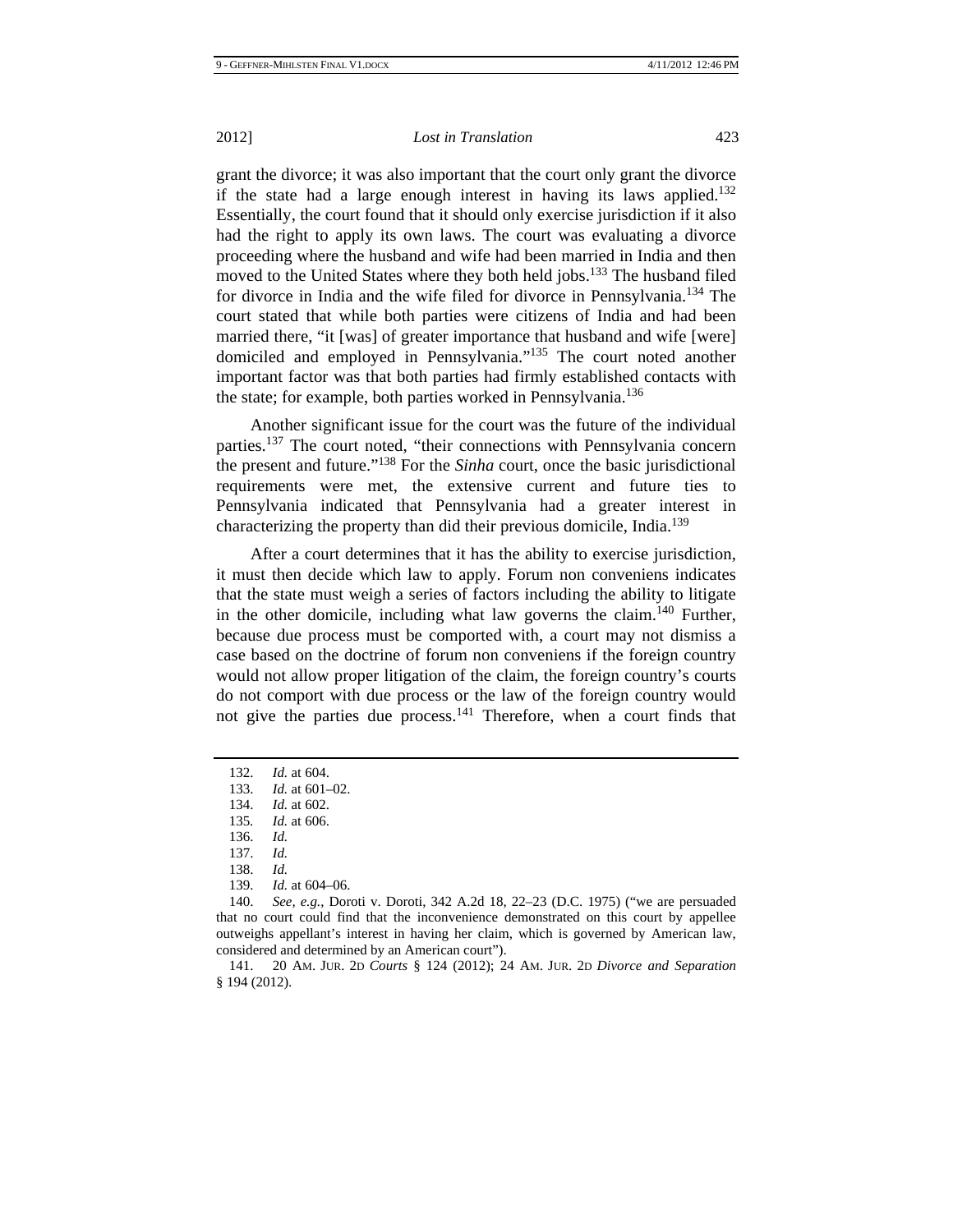forum non conveniens applies, the court is likely to find that it comports with due process for parties to litigate in the alternate place of domicile.<sup>142</sup> Alternatively, if a court finds that forum non conveniens does not apply, then the court may find that it comports with due process to apply their state law to the marital property—for community property states, this means quasi-community property is applicable to couples who were domiciled somewhere else and then relocated to a community property state. $143$ 

For community property states, the quasi-community property statute will largely dictate the division of the international marital estates. While a court may first engage in a forum non conveniens analysis, once it determines that the court is a suitable location, the quasi-community property doctrine will dictate the outcome.144 In *Ismail v. Ismail*, two Egyptian nationals moved from Egypt to Texas where they bought property before moving back to Egypt.<sup>145</sup> The wife later returned to Texas and, while there, the husband started divorce proceedings in Egypt.<sup>146</sup> The wife then filed for divorce in Texas where the court awarded her the marital assets in Texas and awarded the husband the considerably larger marital assets in Egypt.<sup>147</sup> The husband appealed the division of the marital assets in Texas.148 The Texas appellate court determined that the Texas trial court's distribution was entirely within its discretion.<sup>149</sup> The reasoning behind this ruling was that in Texas, "the court may consider the value of real property lying outside of Texas in an equitable division of property. Texas courts do not assert jurisdiction to determine title to such land but may consider the foreign investment when dividing property."<sup>150</sup> Therefore, while the Texas court wanted to effect an equal division of property, it realized that there may be significant practical difficulties in enforcing its judgment in the foreign jurisdiction.<sup>151</sup> Thus, its solution for an equal division of property was to award the wife all of the assets within

 <sup>142. 24</sup> AM. JUR. 2D *Divorce and Separation* § 194 (2012). *See also, e.g.*, *In re* Marriage of Ollervides, No. D053672, 2009 Cal. App. Unpub. LEXIS 3486 (Ct. App. May 1, 2009).

 <sup>143.</sup> *See, e.g.*, Ismail v. Ismail, 702 S.W.2d 216, 219–22 (Tex. App. 1985).

 <sup>144.</sup> *See id.* at 219–23

 <sup>145.</sup> *Id.* at 218.

 <sup>146.</sup> *Id.*

 <sup>147.</sup> *Id.* at 218–19.

 <sup>148.</sup> *Id.*

 <sup>149.</sup> *Id.* at 222.

 <sup>150.</sup> *Id.*

 <sup>151.</sup> *See id.*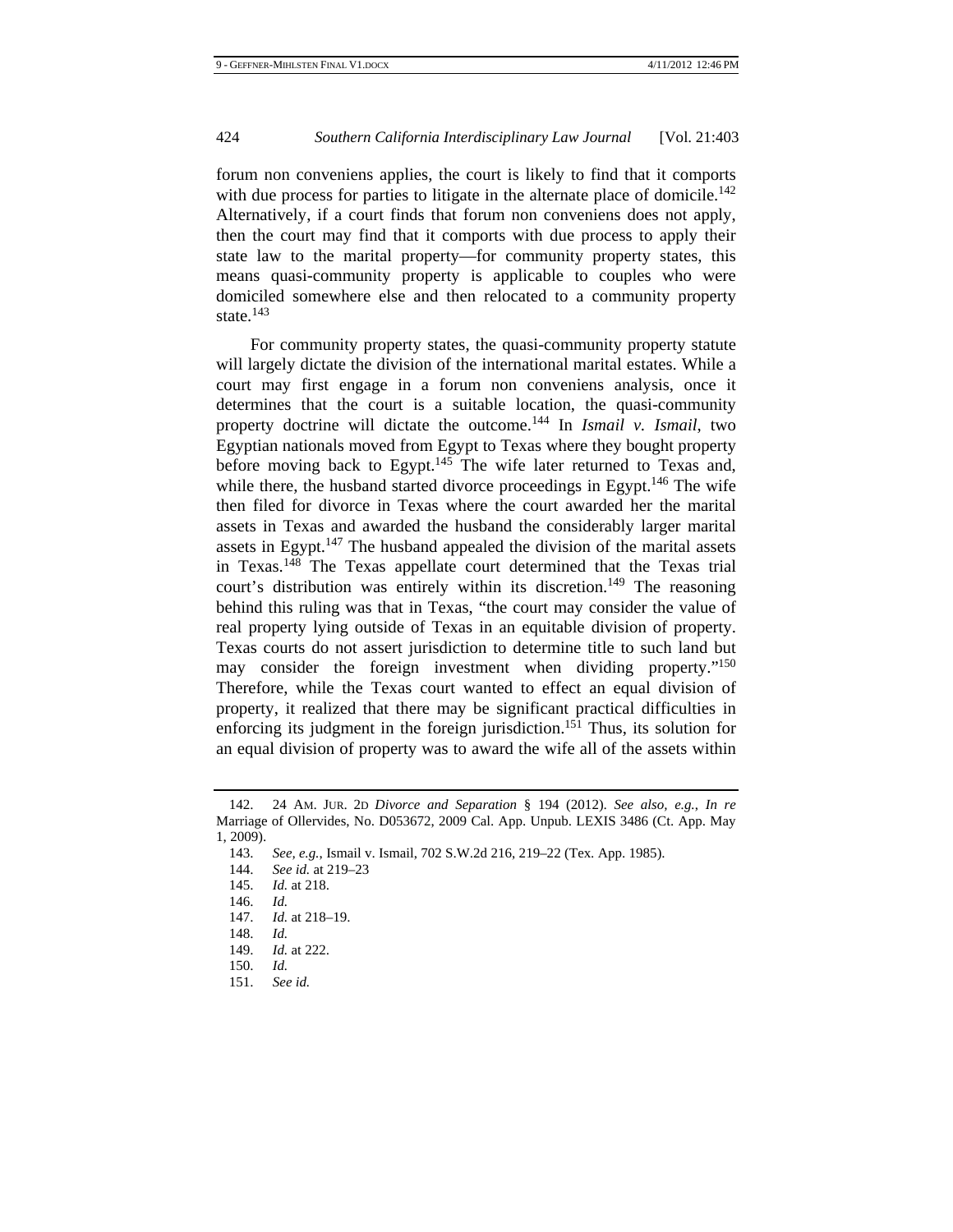its jurisdiction, leaving those assets outside of the jurisdiction to the husband.

Furthermore, the court found that there was no need to perform a traditional choice of law analysis since the quasi-community property statute guided Texas courts' decisions.<sup>152</sup> The court instead engaged in a forum non conveniens analysis and found that the couple's connections to Texas made application of Texas's laws reasonable.<sup>153</sup> In addition, the court determined that the wife would be unable to pursue a divorce in Egypt.154 This resulted in the court overruling the husband's objections to the forum non conveniens.<sup>155</sup>

This stance on forum non conveniens seems logical for the courts when one looks at certain types of foreign property regimes. For example, if a court is faced with a property regime that is essentially a contracted agreement, such as the property regime in *Ollervides*, 156 and the couple does not have sufficient ties to the state, then a court would likely find that it should be applying the laws of another country. While a court could apply the laws of another country if it chose, the differences between the legal systems and the inconveniences of litigating away from witnesses or experts would almost always leads to a much harder and more expensive proceeding than an action in the other forum.

However, this also means that unlike the interstate system, there is no middle ground for divorce litigation. Either a court will apply its own laws for the international marital estate or they will dismiss it to the other country's courts. This all or nothing attitude means that similar jurisdictions may reach very different results such as what occurred in *Ismail* and *Ollervides*, where divergent forum non conveniens results appeared in different community property states.

Courts also seem to give weight to situations in which one party's ability to instigate or participate in divorce proceedings is hindered. This issue was especially relevant in *Sinha* and *Ismail*. In *Ismail*, the wife could

<sup>152</sup>*. Id.* at 222–23 (discussing TEX. FAM. CODE ANN. § 3.63(b) (West 1997) which was replaced by TEX. FAM. CODE ANN. § 7.002 (West 2003)).

 <sup>153.</sup> *Id.* at 223.

 <sup>154.</sup> *Id.* ("An additional important consideration here is whether the forum may properly apply its own law to the controversy. If United States (Texas) law is applicable, the American court should retain jurisdiction rather than grant a dismissal on the ground on *forum non conveniens*.").

 <sup>155.</sup> *Id.*

 <sup>156.</sup> *See In re* Marriage of Ollervides, No. D053672, 2009 Cal. App. Unpub. LEXIS 3486 (Ct. App. May 1, 2009).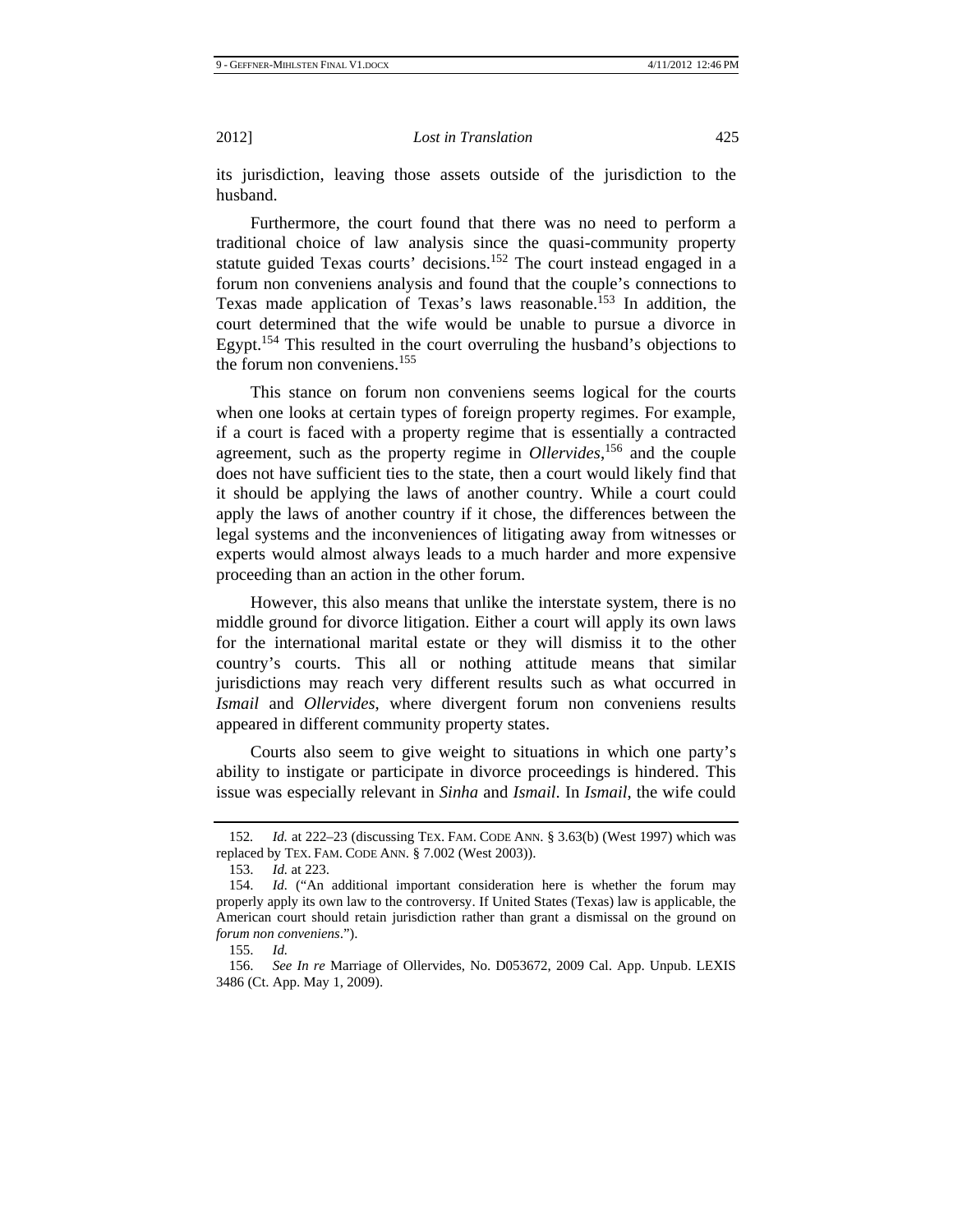not independently seek a divorce in Egypt, and lived in Texas.157 In *Sinha*, both parties were living in Pennsylvania and had lived there for some time.158 For the wife in *Sinha*, the inconvenience of travelling to India for the trial outweighed the potential benefits.<sup>159</sup>

Once the forum has been decided, courts must decide which country's laws should apply. As the *Ismail* court stated, if the couple has sufficient ties to the forum, then the state acquires an interest in dividing the property according to its laws.<sup>160</sup> Therefore, the application of the state's laws will never be per se unreasonable. Moreover, courts are inclined to apply their law and have a disincentive to apply another country's laws. This means that in practice a court will likely never apply foreign law for the division of an international marital estate. Application of the laws of the forum state rather than the previous domiciliary is the result of the same issues discussed in *Martin*, but on a larger scale.<sup>161</sup> These results show that uniformity of results and judicial ease are much more powerful factors in international divorces than in the interstate system.

## B. CONCURRENT SUITS IN INTERNATIONAL JURISDICTIONS AND THE PRESERVATION OF STATE INTERESTS AS WELL AS THE RESPECT OF **COMITY**

The reality of divorce is that it is often a race to the courthouse between the spouses. Each of the spouses files their petition in the jurisdiction that they believe will be most advantageous to them. This is because states, once finding jurisdiction over the international parties, tend to determine that they have enough contact to apply their own law.<sup>162</sup>

Courts must also deal with cases where the parties have filed concurrent suits. Likewise, they may be confronted with a foreign divorce decree, which may or may not have a property distribution, presented for domestication in an American court. In addition to the foreign divorce decree being used for domestication, it may also be raised as a bar to the instigation of a divorce suit in the United States upon the basis of res judicata. Furthermore, it may also arise when one party argues for an antisuit injunction on behalf of the proceeding in the other country, such as in

 <sup>157.</sup> *Ismail*, 702 S.W.2d at 222.

 <sup>158.</sup> Sinha v. Sinha, 834 A.2d 600, 604 (Sup. Ct. Pa. 2003).

 <sup>159.</sup> *Id.* at 606.

 <sup>160.</sup> *Ismail*, 702 S.W.2d at 222.

 <sup>161.</sup> *See supra* Part II.B.

 <sup>162.</sup> *See supra* Part III.A.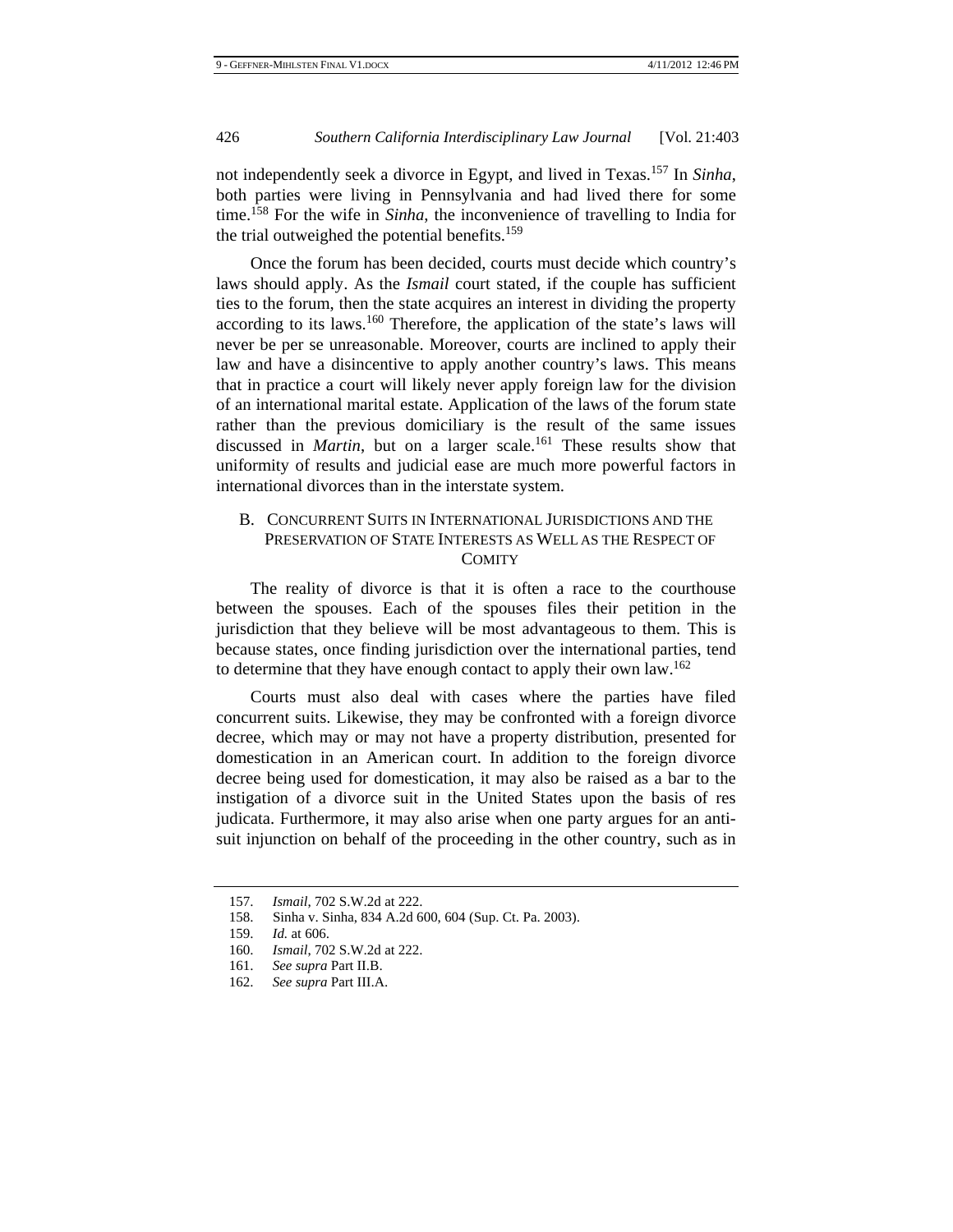*Ollervides*. 163 In such cases, courts examine whether they should recognize the foreign judicial decree or whether the state's interests outweigh the foreign country's interests in deciding the action.164

The requirement of comporting with due process also means that courts are more likely to factor due process concerns into their evaluations of foreign divorce proceedings. Therefore, because there is no Full Faith and Credit Clause to regulate international decrees like interstate cases, there is a greater amount of uncertainty for concurrent divorce suits. Sister state courts may apply a weighted comity and jurisdictional analysis, as in *Schulmeisters* for simultaneous proceedings, and find that the court that first exercised proper jurisdiction is the proper forum.<sup>165</sup> For international cases however, courts are much more inclined to use their discretion to deny comity or stay proceedings when the proceedings were initiated in a foreign country.

For example, in *Maraj v. Maraj*, the husband first filed divorce proceedings in Trinidad and Tobago after which the wife filed for divorce in Florida.166 The husband moved for a dismissal in Florida on the basis of a concurrent suit pending, which the Florida trial court denied and the appellate court affirmed.<sup>167</sup> The appellate court found that it was within the trial court's discretion to deny a stay of proceedings as the couple had lived in Florida for several years and had significant assets within the state.<sup>168</sup>

A New York court similarly demonstrated this refusal to defer in *Mary F.B. v. David B.* in which a wife filed for divorce in New York after her husband filed for divorce in France.<sup>169</sup> At that time, the wife was an American citizen living in France while the husband was living in New York.<sup>170</sup> He then moved to dismiss the New York proceedings<sup>171</sup> since the proceedings in France had been filed first and the court had already issued a temporary order of support to the wife.<sup>172</sup> The state court found that not

164. *See id.*

 <sup>163.</sup> *See In re* Marriage of Ollervides, No. D053672, 2009 Cal. App. Unpub. LEXIS 3486 (Ct. App. May 1, 2009).

 <sup>165.</sup> Schulmeisters v. Schulmeisters, 656 A.2d 1312, 1313–14 (N.J. Super. Ct. Ch. Div. 1993).

 <sup>166.</sup> Maraj v. Maraj, 642 So.2d 1103, 1104 (Fla. Dist. Ct. App. 1994).

 <sup>167.</sup> *Id.* 

 <sup>168.</sup> *Id.*

 <sup>169.</sup> Mary F.B. v. David B., 447 N.Y.S.2d 375, 376 (Fam. Ct. 1982).

 <sup>170.</sup> *Id.*

 <sup>171.</sup> *Id.*

 <sup>172.</sup> *Id.*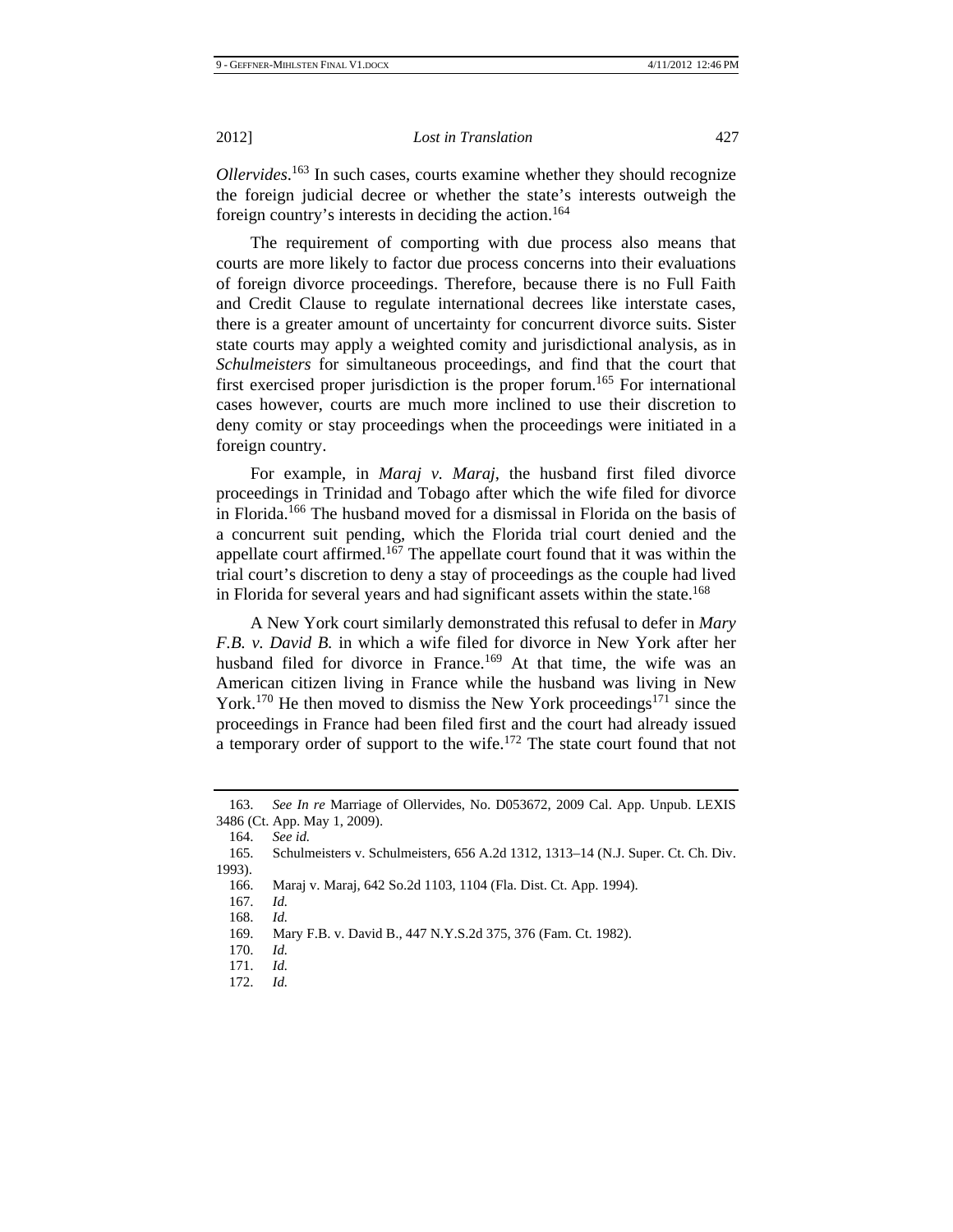only was the wife allowed to file the proceeding against her husband, but also that the New York court was allowed to maintain the action and exercise jurisdiction over the marital estate despite the concurrent proceedings.173 The court also evaluated forum non conveniens but found that since the inconvenience of litigating in New York was only burdensome to the wife since the husband already lived there, it was not substantial enough to dismiss. $174$ 

*Maraj* and *Mary* illustrate how reluctant courts are to dismiss a divorce proceeding even when another court may still meet the requirements set forth in the interstate analysis. In both *Maraj* and *Mary*, the proceedings were initially filed in the foreign jurisdiction but the American courts nonetheless found that it was well within the trial court's discretion to find that the state had an equally significant interest in having the case adjudicated in that forum. These decisions imply that courts are more inclined to use their discretion in continuing their proceedings rather than dismissing them, unlike in interstate actions.

This bias toward the state continues even when a foreign proceeding has already resulted in a divorce decree. In *Sanchez v. Palau*, a wife relocated to Texas from Mexico after a Mexican court refused to grant her a divorce from her husband.175 After filing for divorce in Texas, her husband concurrently filed for divorce in Mexico, obtaining a divorce decree before the proceedings had finished in Texas.<sup>176</sup> Despite the wife's motions, another court in Texas domesticated the Mexican decree, which she then appealed.<sup>177</sup> The Texas Court of Appeals found that the "plain" language of the [Uniform Foreign Country Money Judgment Recognition Act] does not authorize the trial court to recognize the 2008 Mexican divorce decree."<sup>178</sup> The court reasoned that since the Mexican divorce pertained only to the status of the marriage and was not itself a money judgment, it did not fall under the proviso of the  $act.<sup>179</sup>$  Therefore, in this case, the court found that while the Mexican divorce was not automatically invalid, it would nonetheless assert jurisdiction over the case since there was no requirement that it must recognize the Mexican divorce decree. Specifically, it was not required to recognize the decree with respect to the

 <sup>173.</sup> *Id.* at 378.

 <sup>174.</sup> *Id.* at 377.

 <sup>175.</sup> Sanchez v. Palau, 317 S.W.3d 780, 782 (Tex. App. 2010).

 <sup>176.</sup> *Id.* at 782–83

 <sup>177.</sup> *Id.* at 784.

<sup>178</sup>*. Id.* at 786.

 <sup>179.</sup> *Id.* at 782.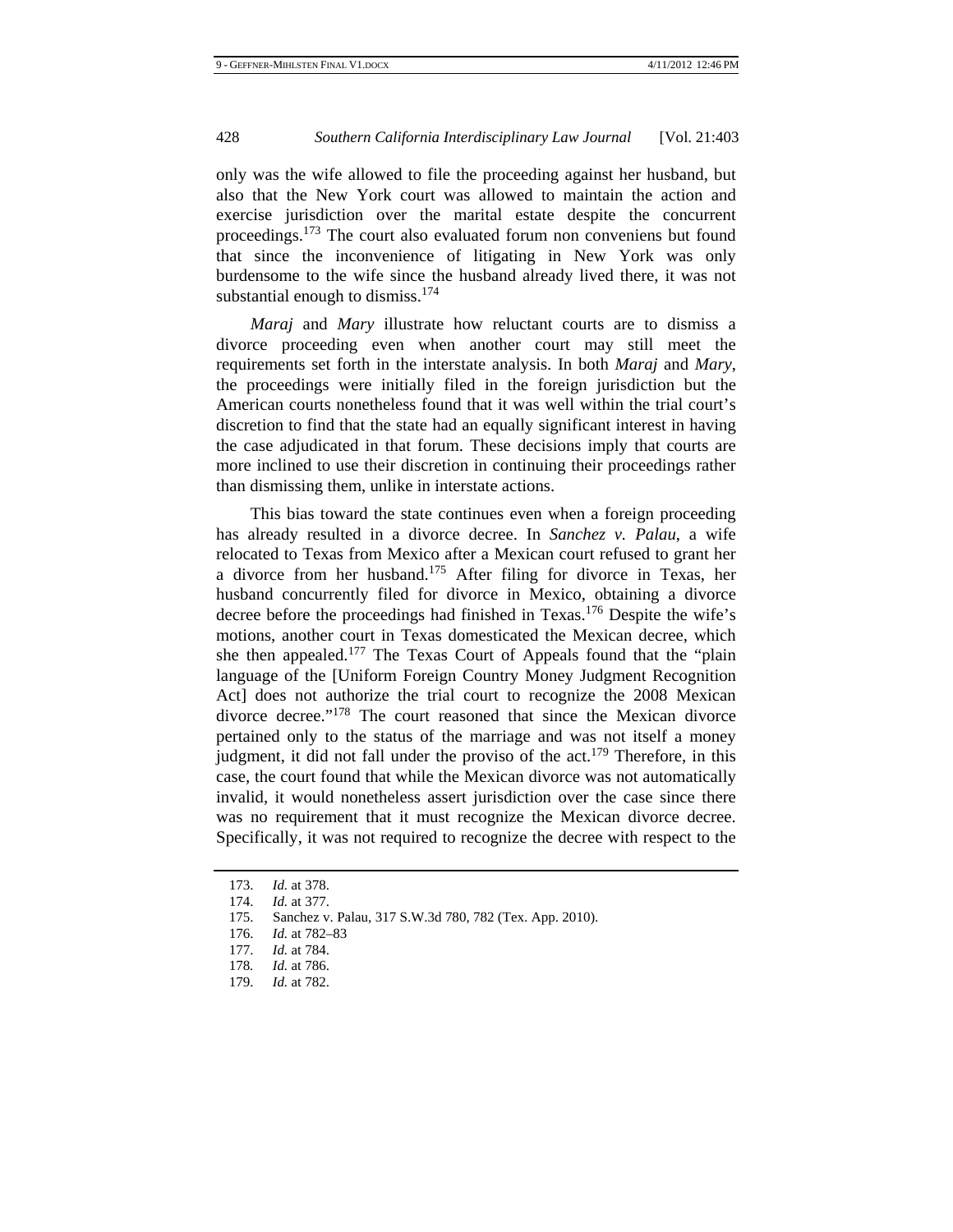assets in Texas.180 Thus, it was incorrect for the trial court to recognize and domesticate the Mexican decree.<sup>181</sup>

While the court could have simply listed discretion as a reason to refuse to recognize the Mexican divorce decree, it listed other reasons as well. The view stated by the *Sanchez* court was also predicated on two other factors it found to be important: the inapplicability of the Uniform Foreign Country Money Judgment Recognition Act ("UFCMJRA") and the bad faith actions of the husband.182 The *Sanchez* court viewed the husband's actions as an attempt to thwart the proceedings in Texas.<sup>183</sup> Since the decree obtained in Mexico was not, in and of itself, recognized in the United States, the court was not required to give deference to the concurrent suit over its marital property.184 Therefore, the court was free to apply its own state laws to divide the property in the remanded proceedings.<sup>185</sup>

Ensuring protection of its interests and implementation of its laws is of utmost importance to courts. In one instance, a court can decide to stay proceedings in its jurisdiction for ongoing proceedings in another country; however, the court can also specifically reserve the right to modify a judgment if it feels its interests are not adequately represented. This was precisely the case in *Zwerling v. Zwerling*, where the court engaged in the conflict of laws analysis and determined that the correct forum was Israel where the wife had already filed and commenced divorce proceedings.<sup>186</sup> In this case, the family had moved to Israel but the husband soon returned to New York.<sup>187</sup> Two years later, the wife filed for religious divorce proceedings in Israel.<sup>188</sup> The husband then filed for divorce in New York and received a default divorce judgment.<sup>189</sup> The New York appellate court declined to exercise jurisdiction over any of the couple's property, stating that it "should more appropriately be addressed in the matrimonial proceedings currently before the Rabbinical Court of Israel."<sup>190</sup>

 <sup>180.</sup> *Id.*

 <sup>181.</sup> *Id.*

 <sup>182.</sup> *Id.* at 782–84.

 <sup>183.</sup> *Id.* at 782.

 <sup>184.</sup> *Id.* at 786.

 <sup>185.</sup> *Id.* 

 <sup>186.</sup> Zwerling v. Zwerling, 636 N.Y.S.2d 595, 602 (Sup. Ct. 1995).

 <sup>187.</sup> *Id.* at 597.

<sup>188</sup>*. Id.* at 597–98.

 <sup>189.</sup> *Id.* at 597.

 <sup>190.</sup> *Id.* at 602.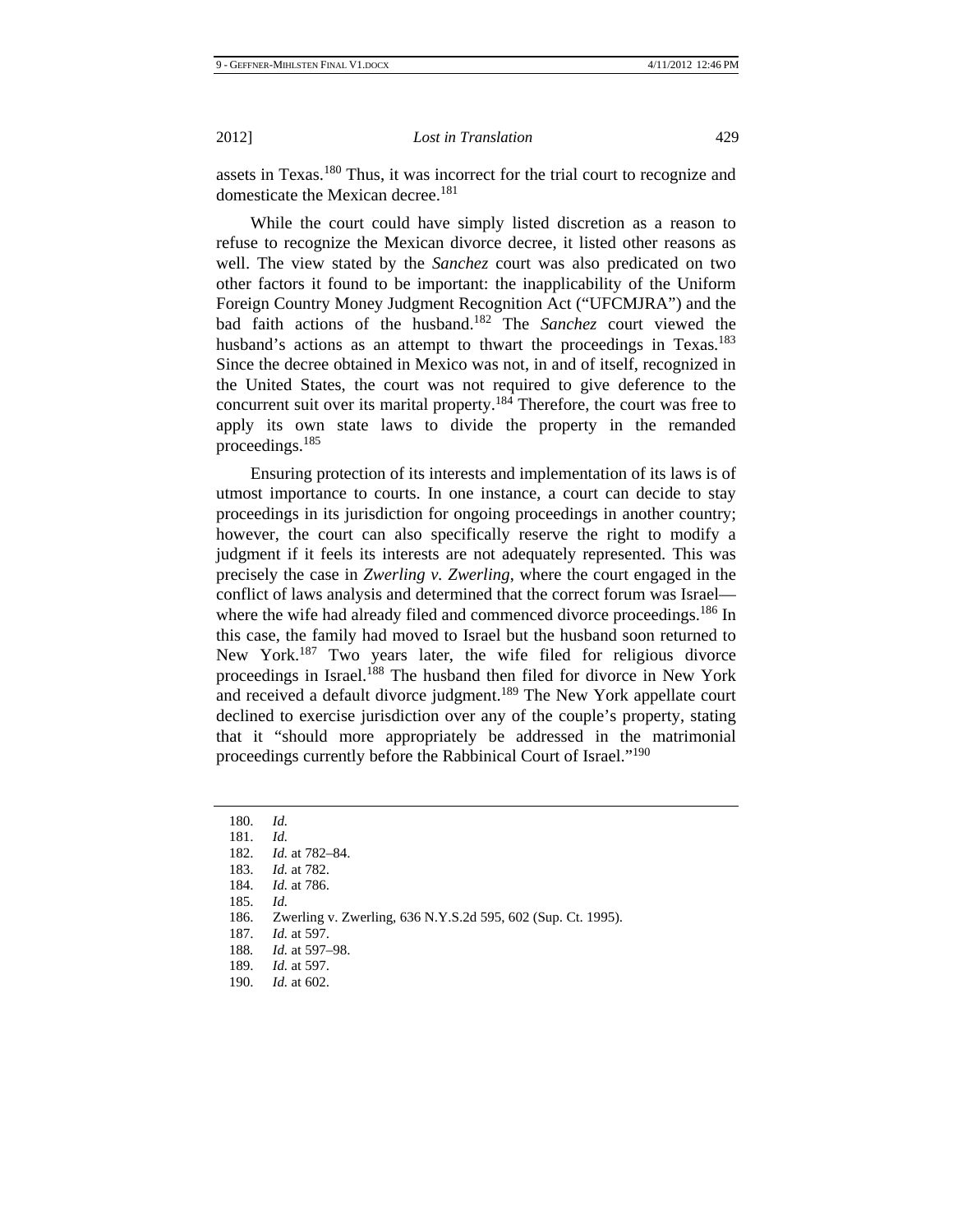Thus, the court found that Israel had the greater interest between the two jurisdictions in dividing the couple's marital assets. However, the court decided to reserve the ability to modify any future Israeli judgment.<sup>191</sup> This was predicated on the future Israeli judgment dividing up the property in a way that sufficiently respected New York's equitable distribution and principles.192 This rare flexibility seems to preserve both parties' interests while keeping justice and the state's policies in mind. It is this decision that most closely echoes what occurs for interstate concurrent suits. However, the lack of similar decisions indicates that it is an atypical result.

## C. AFFORDING FOREIGN DIVORCE OR DISTRIBUTION DECREES COMITY

The two main issues a court faces when recognizing a foreign judicial decree are the protection of its property policies and ensuring respect for due process. It is with these principles in mind that a state looks to foreign divorce decrees in concurrent suits. It is here that the international divorce system has a parallel to the Full Faith and Credit Clause. When a court finds that due process has been met, it is likely to domesticate that decree, much like the interstate system.<sup>193</sup> The main authority for the recognition of foreign judicial decrees is the doctrine of comity. The court in *Hilton v. Guyot* clearly stated the concept of comity as "[a] judgment affecting the status of persons, such as a decree confirming or dissolving a marriage, is recognized as valid in every country, unless contrary to the policy of its own law."194 Therefore, in concurrent proceedings, one party may attempt to introduce a foreign decree if the foreign court arrives at a judgment before the American court.

This comity mandate does not create an underlying presumption of validity for foreign divorce decrees. Courts are clear that when recognition would negatively impact the interest of the state or its citizens, the court is fully justified in refusing to accept it.<sup>195</sup> Conversely, when a decree does not adversely affect a state's public policy or property interests, *Hilton* indicates that these factors are prima facie evidence for comity.<sup>196</sup>

 <sup>191.</sup> *Id.*

 <sup>192.</sup> *Id.*

 <sup>193.</sup> *See, e.g.*, Dart v. Dart, 568 N.W.2d 353 (Mich. Ct. App. 1997).

 <sup>194.</sup> Hilton v. Guyot, 159 U.S. 113, 145 (1895).

 <sup>195.</sup> Aleem v. Aleem, 947 A.2d 489, 499–500 (Md. 2008).

 <sup>196.</sup> *Hilton*, 159 U.S. at 168 ("In holding such a judgment . . . we do not proceed upon any theory of retaliation upon one person by reason of injustice done to another, but upon the broad ground that international law is founded upon mutuality and reciprocity . . . by the comity of our own country, which it is our judicial duty to known and to declare, the judgment is not entitled to be considered conclusive.").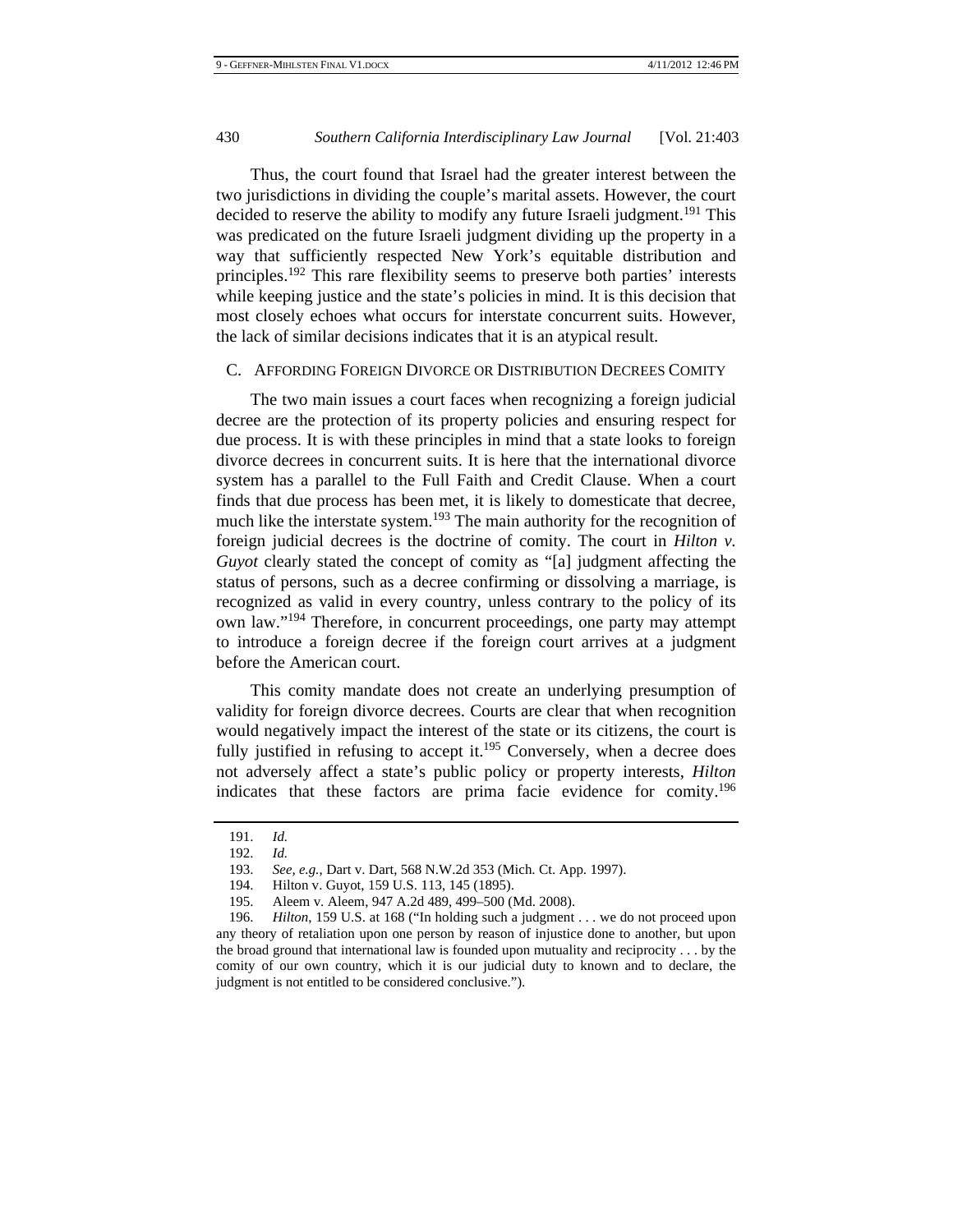However, the court is still not required to give the decree comity. In order to decide which path a court must take, the court must first engage in an analysis of how the decree affects its interests.

A court will generally domesticate a decree when it meets two requirements: due process and protection of state interest. For example, in *Chaudry v. Chaudry*, a New Jersey appellate court refused to allow a Pakistani wife to petition for support or a portion of the marital assets after her husband had already received a divorce in Pakistan.<sup>197</sup> The court found that the divorce decree should have been recognized by the principles of comity because Pakistan had the largest connection to the couple, and the divorce proceedings were rendered with due process. The court found this lack of connection despite the fact that the wife and husband had previously lived in New Jersey and the husband still resided there.198 The Pakistani dissolution of marriage was governed by an ante-nuptial agreement.199 This, as in *Ollervides*, 200 meant that Pakistani law would govern the distribution of the marital assets.201 The court further found that the wife was fully represented in the divorce action in Pakistan and had been before an impartial tribunal, thus satisfying the due process requirements.202 The court ultimately declined to exercise jurisdiction over the subject matter because of a lack of connection to the state.<sup>203</sup> The court noted:

For the purpose of this opinion, we assume, without deciding, that where there is a sufficiently strong nexus between the marriage and this State e.g., where the parties have lived here for a substantial period of time—a claim for alimony and equitable distribution may properly be considered, in the court's discretion, after a judgment of divorce elsewhere . . . even though such relief could not have been obtained in the state or country granting the divorce.204

The court engaged in a brief analysis of the couple's "nexus" to the state, but ultimately determined that the wife's ties to the state were not strong enough for her to bring the suit.<sup>205</sup> Rather than decide that the courts

 <sup>197.</sup> Chaudry v. Chaudry, 388 A.2d 1000, 1003 (N.J. Super. Ct. App. Div. 1978).

 <sup>198.</sup> *Id.*

 <sup>199.</sup> *Id.* at 1004.

 <sup>200.</sup> *See In re* Marriage of Ollervides, No. D053672, 2009 Cal. App. Unpub. LEXIS 3486 (Ct. App. May 1, 2009).

 <sup>201.</sup> *Chaudry*, 388 A.2d at 1007–08.

 <sup>202.</sup> *Id.* at 1004–05.

 <sup>203.</sup> *Id.* at 1006.

 <sup>204.</sup> *Id.*

 <sup>205.</sup> *Id.*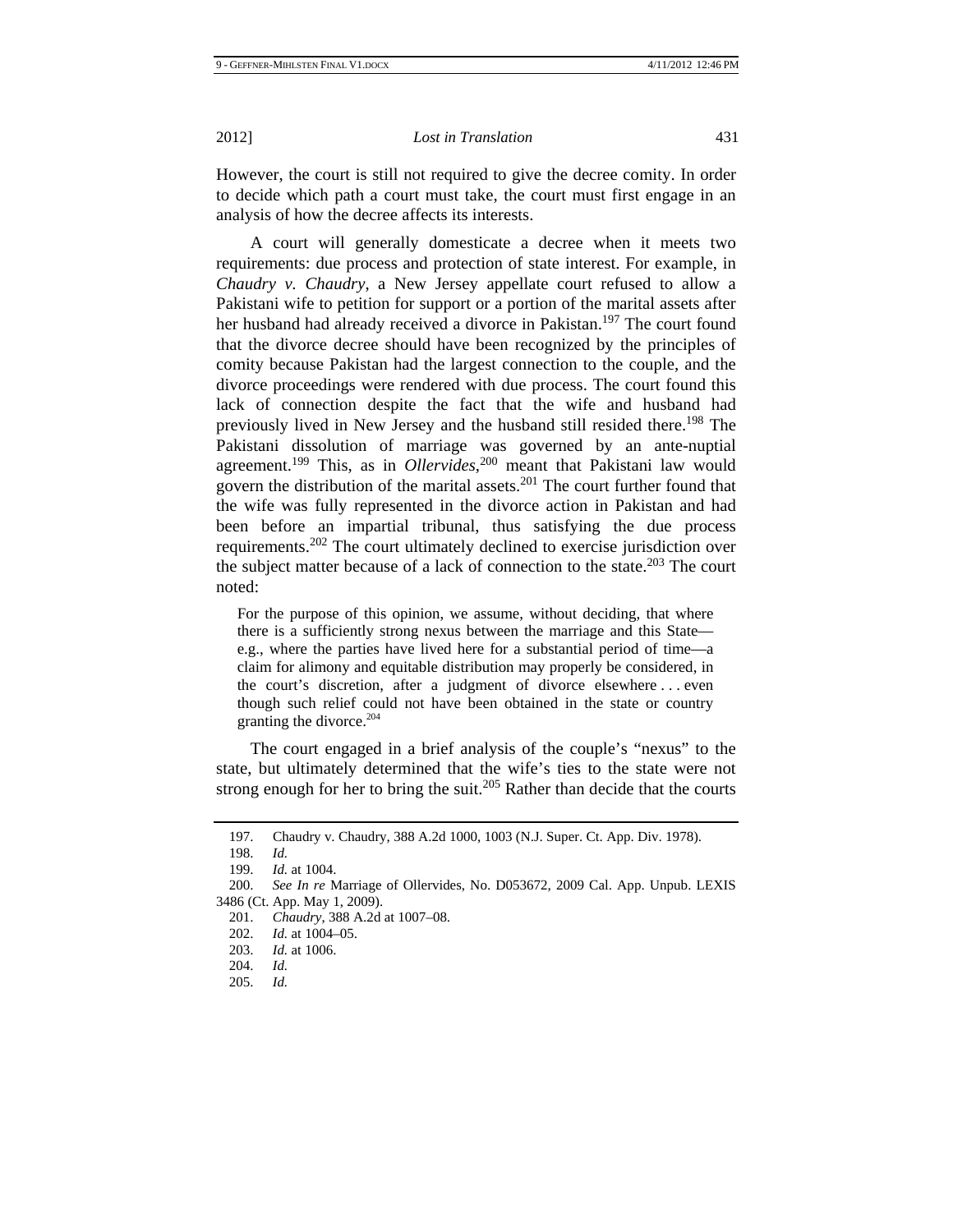both had concurrent jurisdiction, as in *Ismail*, the New Jersey court stressed that Pakistan was the appropriate court to decide the case. $206$ 

This decision seems largely predicated on the fact that a final judgment had already been entered and, since the due process requirements were met, the decision should be respected. In *Ismail*, the court was dealing with a concurrent suit,<sup>207</sup> not one that had already been decided. Further, in *Ismail*, the Texas court was distributing the property in Texas, where the couple had significant assets and the instigating party resided.<sup>208</sup> In contrast, the wife in *Chaudry* still resided in India where the husband had petitioned for, and received, the divorce.<sup>209</sup> It was after the husband had already filed for divorce in India when the wife petitioned for divorce in Pennsylvania.<sup>210</sup>

*Dart v. Dart* also recognized comity when due process was fulfilled in the foreign court.211 In *Dart*, a Michigan appellate court found that a British court's distribution of marital assets was a final judgment.<sup>212</sup> Thus, it was subject to enforcement in Michigan under the UFMJRA and principles of comity with respect to the division of assets, money judgment, and child support. $2^{13}$  This result derived from a race to the courthouse between the two parties.214 The husband had initially filed for divorce in England and, almost immediately afterwards, the wife filed for divorce in Michigan.<sup>215</sup> The parties eventually fully litigated the case in England and signed a settlement.<sup>216</sup> The Michigan appellate court stated that it would only deem foreign judgments "not conclusive" if they were "rendered under a system that does not provide impartial tribunals or procedures compatible with due process of law."217 The court went on to point out that different adjudications of property are often a result of judicial discretion.<sup>218</sup>

The key issue that the courts focused on in *Dart* and *Chaudry* was the ability of the party to be fairly represented in the previous action, so as to

 208. *Id.* at 218. 209. *Chaudry*, 388 A.2d at 1003.

210. *Id.* 

216. *Id.*

 <sup>206.</sup> *Id.*

 <sup>207.</sup> Ismail v. Ismail, 702 S.W.2d 216, 218–19 (Tex. App. 1985).

 <sup>211.</sup> Dart v. Dart, 568 N.W.2d 353 (Mich. Ct. App. 1997).

 <sup>212.</sup> *Id.* at 358.

 <sup>213.</sup> *Id.* at 357.

 <sup>214.</sup> *Id.* at 355.

 <sup>215.</sup> *Id.*

 <sup>217.</sup> *Dart*, 568 N.W.2d at 356.

 <sup>218.</sup> *Id.* at 357.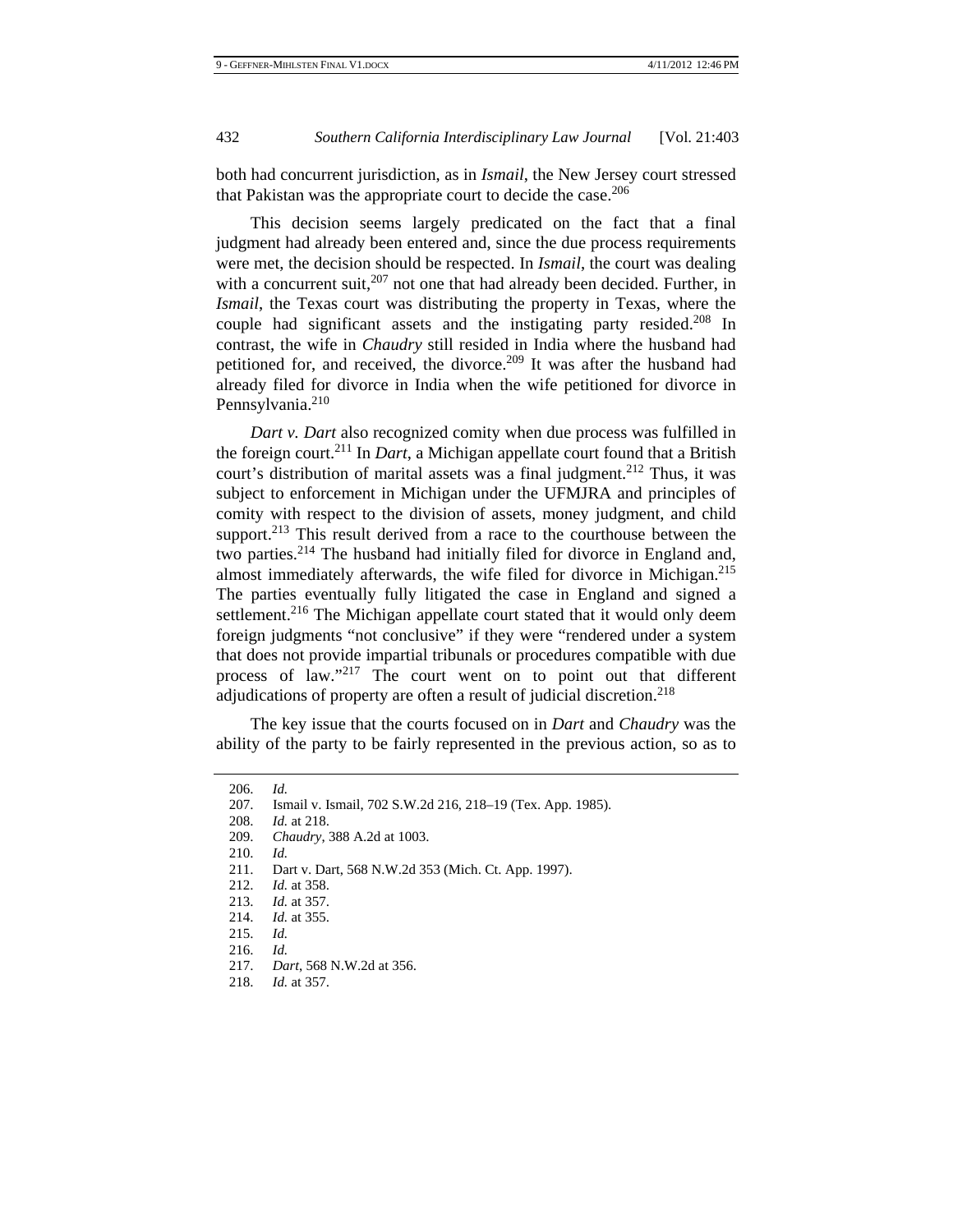comport with the idea of fairness and due process. As the court noted in *Dart*, "[h]ere, however, it cannot reasonably be argued that plaintiff was denied due process because she was represented by counsel, given an opportunity to be heard, and presented evidence on her own behalf."219 Because the British judicial decree met the finality requirement and comported with due process, the *Dart* court felt that the judgment was entitled to recognition under UFCMJRA.<sup>220</sup> The UFCMJRA is a model code that recognizes foreign money judgments provided that the judgments meet certain requirements such as impartial tribunes and notice.<sup>221</sup> It exempts money judgments as related to matrimonial affairs, but some courts, such in *Dart*, have interpreted the adoption of the UFCMJRA to permissively allow the court to recognize matrimonial money judgments on a case-by-case basis.<sup>222</sup>

This issue also arose in *Downs v. Yuen*, where the court noted that "[e]ven if the subject judgment is, at least in part, one 'for support' within the meaning of [UFCMJRA], and therefore, at least in part, not enforceable . . . there is no reason why the judgment should not be enforced under general principles of comity."<sup>223</sup> The court noted that the reason monetary divorce judgments are not included is "to acknowledge their unique status" so that the state can ensure it complies with state policy given the fact that family matters are so variable.<sup>224</sup> But the enactment is still a step towards a more internationally uniform system. New York is not alone in this approach: fourteen states have enacted the UFCMJRA, including California, North Carolina, Washington, Hawaii, Iowa and Michigan.<sup>225</sup>

The courts are more willing to find that their state interest in protecting public policy bars recognition of the foreign divorce decree when the divorce decree divides the assets in that state, seeks a financial judgment rather than is a simple decree of dissolution, or fails to offer one party due process.<sup>226</sup> This also promotes multiple filings for a different

224. *Id.*

 225. UNIF. FOREIGN-COUNTRY MONEY JUDGMENT RECOGNITION ACT refs. & annots., U.L.A. Refs. & Annots. (2009).

<sup>219</sup>*. Id.* at 356.

 <sup>220.</sup> *Id.* 

 <sup>221.</sup> UNIF. FOREIGN-COUNTRY MONEY JUDGMENT RECOGNITION ACT § 4 (2011), U.L.A. § 4 (2011).

<sup>222.</sup> UNIF. FOREIGN-COUNTRY MONEY JUDGMENT RECOGNITION ACT  $\S 3(b)(c)$  (2011), U.L.A. § 3 (2011).

 <sup>223.</sup> Downs v. Yuen, 748 N.Y.S. 2d 131 (App. Div. 2002).

 <sup>226.</sup> JEREMY D. MORLEY, INT'L FAMILY LAW PRACTICE, § 5:4.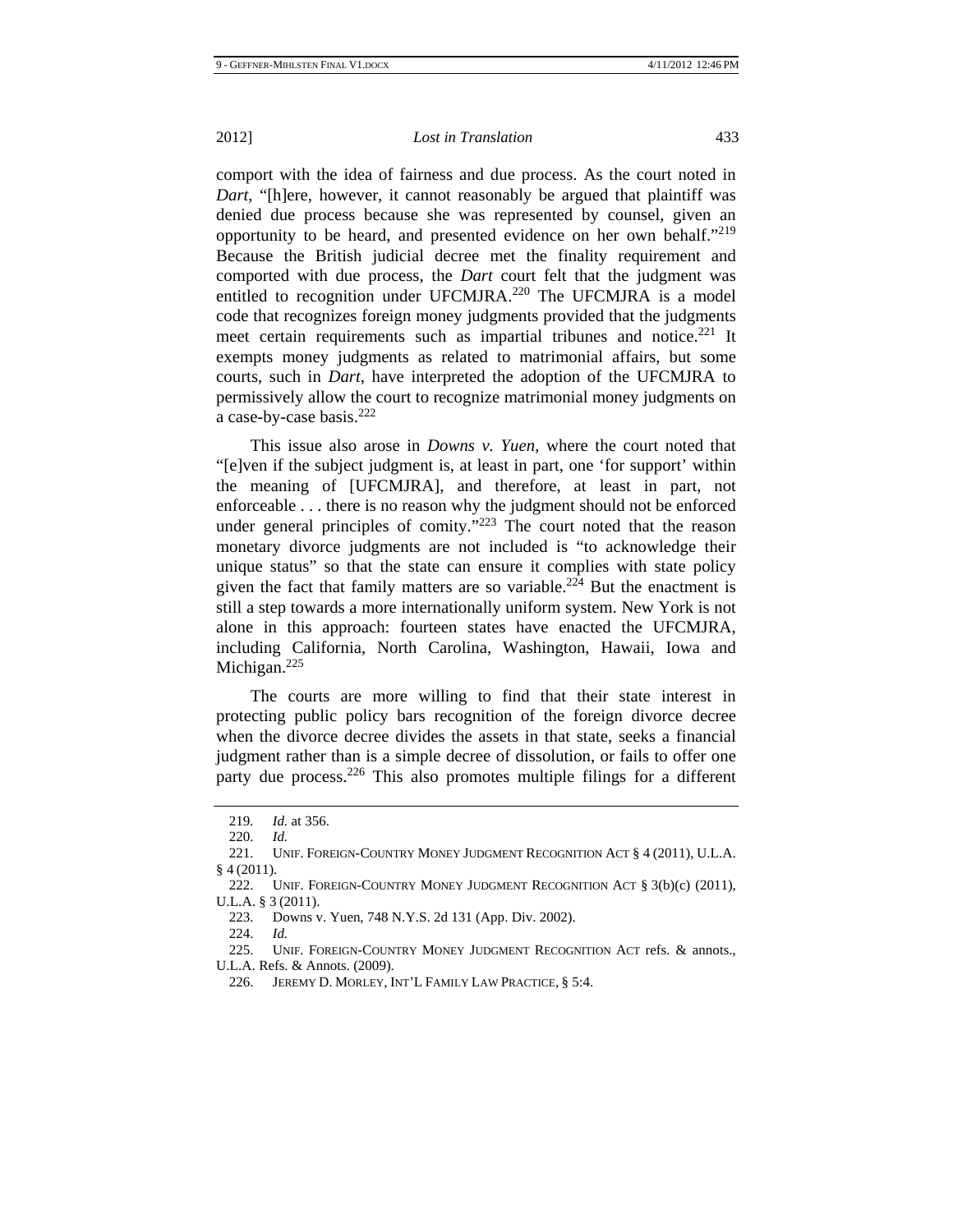reason, as a subset of parties may actually need to file for divorce or distribution of assets in multiple jurisdictions. For example, in *De La Guardia v. De La Guardia*, a wife filed for divorce in Florida after obtaining a dissolution decree in Paraguay.<sup>227</sup> The husband argued that the Paraguayan divorce decree should bar the wife's Florida petition for divorce under the basis of res judicata.<sup>228</sup> However, the trial court found that the Paraguayan decree was only "valid as to the assets listed in that decree . . . [and] did not distribute assets and property located outside the country of Paraguay."229 Therefore the court divided the property equitably, which the appellate court subsequently affirmed.<sup>230</sup> The court also took fairness into account when deciding if res judicata should bar a new suit. Because the spouses could not have their interests adequately addressed in another country, the spouses had to file in multiple countries. The lack of an international divorce system means that redundant cases, such as this one, are more and more likely to occur.<sup>231</sup>

## IV. CONCLUSION

A court faces numerous issues when dealing with a divorcing couple with international ties. While interstate property differences set a good basis for courts to approach international property issues, the way that courts view interstate and international systems should be fundamentally different. In interstate divorce cases, while differences between the states or races to the courthouse may lead to unfair results, the system as a whole works to accord justice to each party's expectations based on the couple's domicile. Moreover, states have fairly predictable rules about the characterization of property. Therefore, while discretion may create diverging results amongst courts, marital property bought with community property funds or in a community property state is likely to be viewed as community property. When a party files in a jurisdiction that cannot claim to have the larger interest in a couple's marital estate, barring a statute on point, a court feels comfortable applying another state's law to properly characterize and divide the marital assets. In effect, the majority of state courts have a greater willingness to compromise by applying another

 <sup>227.</sup> De La Guardia v. De La Guardia, 536 So. 2d 1115 (Fla. Dist. Ct. App. 1988).

 <sup>228.</sup> *Id.* at 1116.

 <sup>229.</sup> *Id.* at 1116 n.1.

<sup>230</sup>*. Id.* at 1117.

 <sup>231.</sup> *See, e.g.*, Ismail v. Ismail, 702 S.W.2d 216, 218–19 (Tex. App. 1985) where the parties litigated in both Texas and Egypt since neither country had power over the property in the other country.